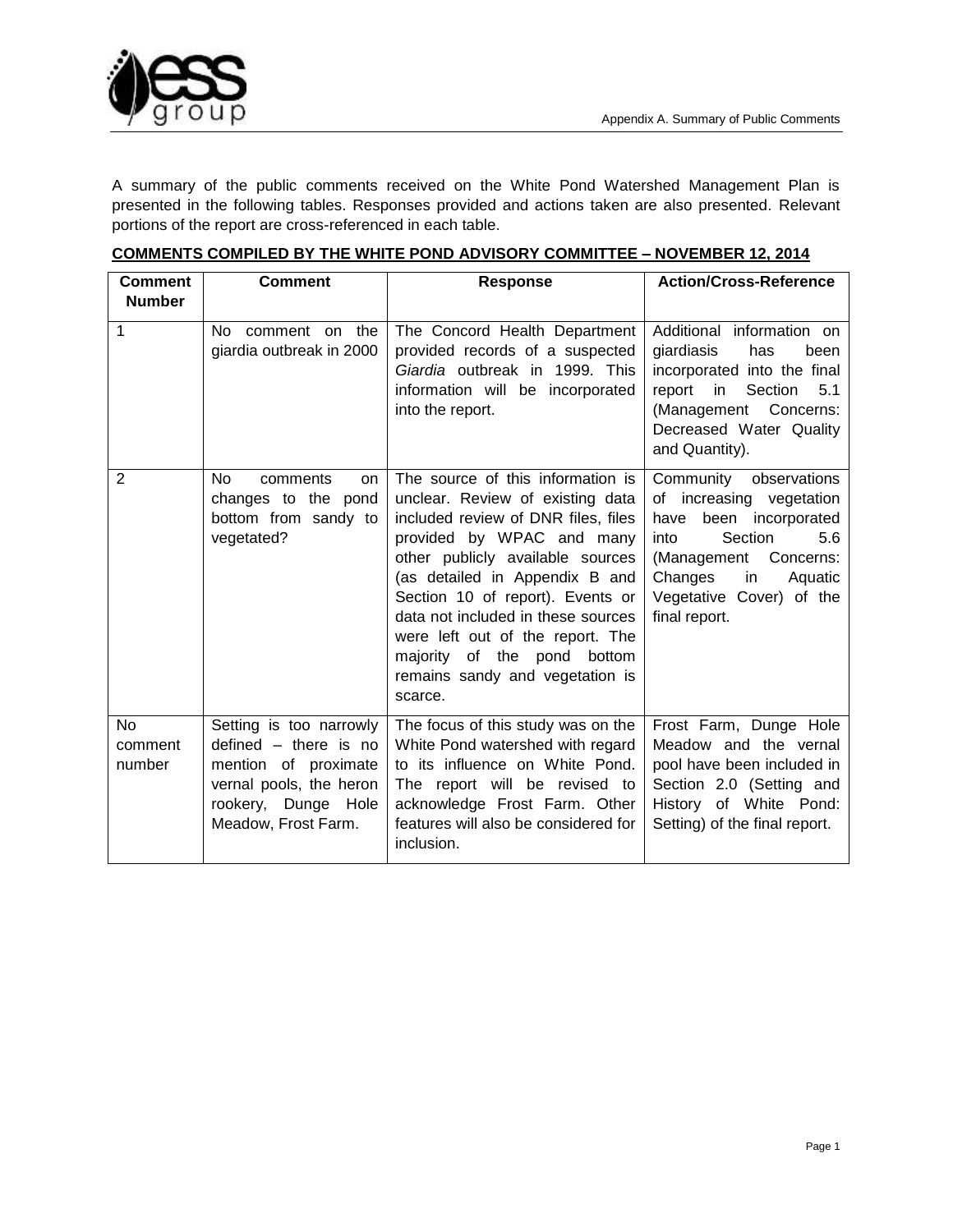



| <b>Comment</b> | <b>Comment</b>                                                                                                                                          | <b>Response</b>                                                                                                                                                                                                                                                                                                                                                                       | <b>Action/Cross-Reference</b>                                                                                                                                                                                                                                                                                                                           |
|----------------|---------------------------------------------------------------------------------------------------------------------------------------------------------|---------------------------------------------------------------------------------------------------------------------------------------------------------------------------------------------------------------------------------------------------------------------------------------------------------------------------------------------------------------------------------------|---------------------------------------------------------------------------------------------------------------------------------------------------------------------------------------------------------------------------------------------------------------------------------------------------------------------------------------------------------|
| <b>Number</b>  |                                                                                                                                                         |                                                                                                                                                                                                                                                                                                                                                                                       |                                                                                                                                                                                                                                                                                                                                                         |
| 3              | The report does not<br>reference the WPAC<br>2008 report that points<br>out the special nature of<br>Sachem's cove                                      | Reference to the special nature of<br>Sachem's<br>Cove<br>will<br>be<br>incorporated into the report. The<br>WPAC 2008 report was cited in<br>Appendix B and<br>Section<br>10.<br>However, the citation in Appendix<br>B mistakenly cites the year of the<br>document as 2009. This will be<br>amended to reflect the correct<br>year (2008).                                         | The<br>special<br>nature<br>0f<br>Sachem's<br>Cove<br>is<br>discussed in more detail in<br>Section<br>8.0<br>(Potential<br>Nutrient Loading Impacts<br>of Expanded Recreation at<br>White Pond) of the final<br>report.<br>The citation of the WPAC<br>2008 report<br>has<br>been<br>corrected and is included<br>in Appendix B of the final<br>report. |
| 4              | Why were past issues<br>of<br>Ponderings<br>not<br>referenced?                                                                                          | Several attempts to access the<br>website previously hosting issues<br>Ponderings<br>of<br>were<br>made.<br>However, the website was not<br>responsive during any of these<br>attempts. We are aware that<br>Ponderings is now available on the<br>Google<br>Group<br>set<br>up<br>at<br>https://groups.google.com/forum/#!<br>forum/white-pond. These can be<br>cited in the report. | A citation for Ponderings<br>been<br>included<br>has<br>in.<br>Appendix B of the final<br>report.                                                                                                                                                                                                                                                       |
| 8              | It should be noted when<br>visits occurred and what<br>the intended purposes<br>were for each visit                                                     | The report will be updated to<br>provide the dates of bathymetry<br>mapping and sediment sampling in<br>Section 3. The dates of all other<br>visits to the pond are already<br>noted in this section.                                                                                                                                                                                 | The dates of bathymetry<br>mapping<br>and<br>sediment<br>sampling<br>have<br>been<br>updated in Section 3.2<br>(Field Program) and on<br>Figure 2 of the final report.                                                                                                                                                                                  |
| 9              | limited to ESS's own<br>observationsPeople<br>who live in the area for<br>have<br>certainly<br>years<br>varieties<br>seen<br>more<br>than were reported | This comment is acknowledged. It<br>was not within the scope of this<br>study to inventory fish, wildlife or<br>other animals. However, if there is<br>additional data available, it can be<br>reviewed and incorporated into the<br>report.                                                                                                                                          | The report was modified to<br>include<br>additional<br>observations received from<br>the public. These have<br>been added to Section 4.1<br>(Field Program<br>Results:<br>Biological Assessments) of<br>the final report.                                                                                                                               |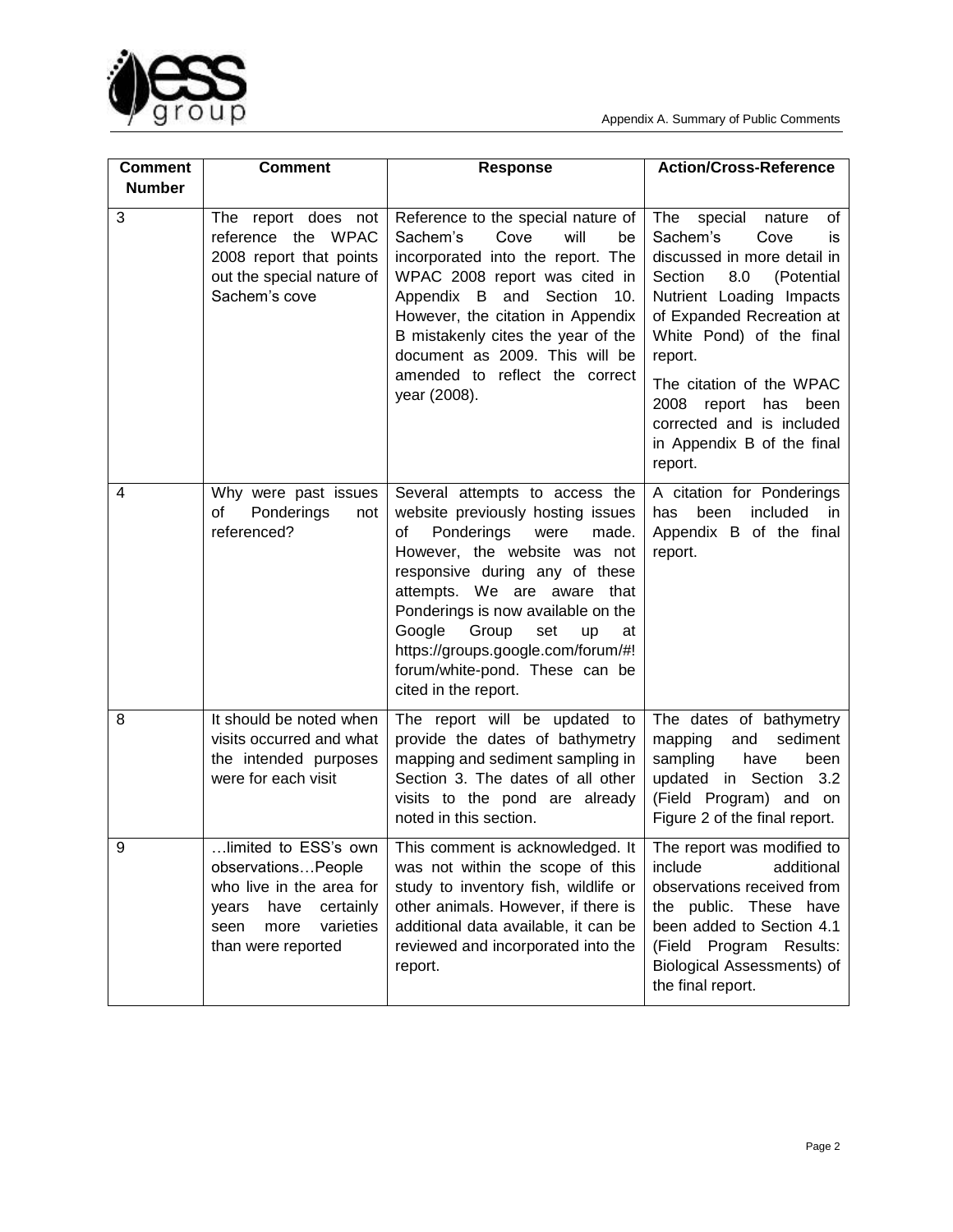

| <b>Comment</b> | <b>Comment</b>                                                                           | <b>Response</b>                                                                                                                                                                                                                                                                                                                                                                                                                                                              | <b>Action/Cross-Reference</b>                                                                                                                                                                                          |
|----------------|------------------------------------------------------------------------------------------|------------------------------------------------------------------------------------------------------------------------------------------------------------------------------------------------------------------------------------------------------------------------------------------------------------------------------------------------------------------------------------------------------------------------------------------------------------------------------|------------------------------------------------------------------------------------------------------------------------------------------------------------------------------------------------------------------------|
| <b>Number</b>  |                                                                                          |                                                                                                                                                                                                                                                                                                                                                                                                                                                                              |                                                                                                                                                                                                                        |
| 10             | What<br>should<br>our<br>for<br>be<br>response<br>invasives such as starry<br>stonewort? | This species (and numerous other<br>invasive species) has not yet been<br>reported from White Pond so<br>prevention should be the primary<br>response. See Section 6.4 for<br>more information.                                                                                                                                                                                                                                                                              | Section<br>6.4<br>(Public<br>Education and Outreach)<br>Section<br>7.0<br>and<br>(Monitoring) of the<br>final<br>this<br>report<br>address<br>comment.                                                                 |
| 11             | Why are there no brook<br>trout?<br>ls<br>this<br>an<br>environmental issue?             | Brook trout were not observed by<br>ESS during visits to the pond.<br>However, a fisheries survey was<br>not within the scope of this study.<br>Our observations were limited to<br>what we either observed directly in<br>the water or what anglers were<br>able to catch while we were at the<br>pond. Therefore, the absence of<br>brook trout observations as part of<br>should<br>this<br>study<br>not<br>be<br>interpreted as absence of the<br>species from the pond. | additional<br><b>No</b><br>action<br>necessary at this time.                                                                                                                                                           |
| 12             | What about<br>salmon?<br>Are they<br>longer<br>no<br>stocked?                            | Broodstock Atlantic salmon have<br>been stocked intermittently in the<br>past, but were not stocked in<br>2014. Due to cuts<br>in federal<br>funding, the program previously<br>providing the broodstock salmon<br>has ended. Therefore, White Pond<br>may not be stocked with salmon<br>again, at least for the foreseeable<br>future.                                                                                                                                      | Table B of the final report<br>updated<br>been<br>has<br>to<br>reflect the prior stocking of<br>Atlantic salmon.                                                                                                       |
| 13             | Why is the Table C list<br>limited? Was it limited<br>by budget?                         | The intent of the study was not to<br>inventory all wildlife using the<br>pond.<br>Therefore, the list was<br>limited<br>observations<br>made<br>to<br>ESS.<br>It<br>directly<br>by<br>is<br>acknowledged here and in the text<br>that many additional species<br>would be expected to use the<br>pond at some point.                                                                                                                                                        | The report was modified to<br>include<br>additional<br>observations received from<br>the public. These have<br>been added to Section 4.1<br>(Field Program Results:<br>Biological Assessments) of<br>the final report. |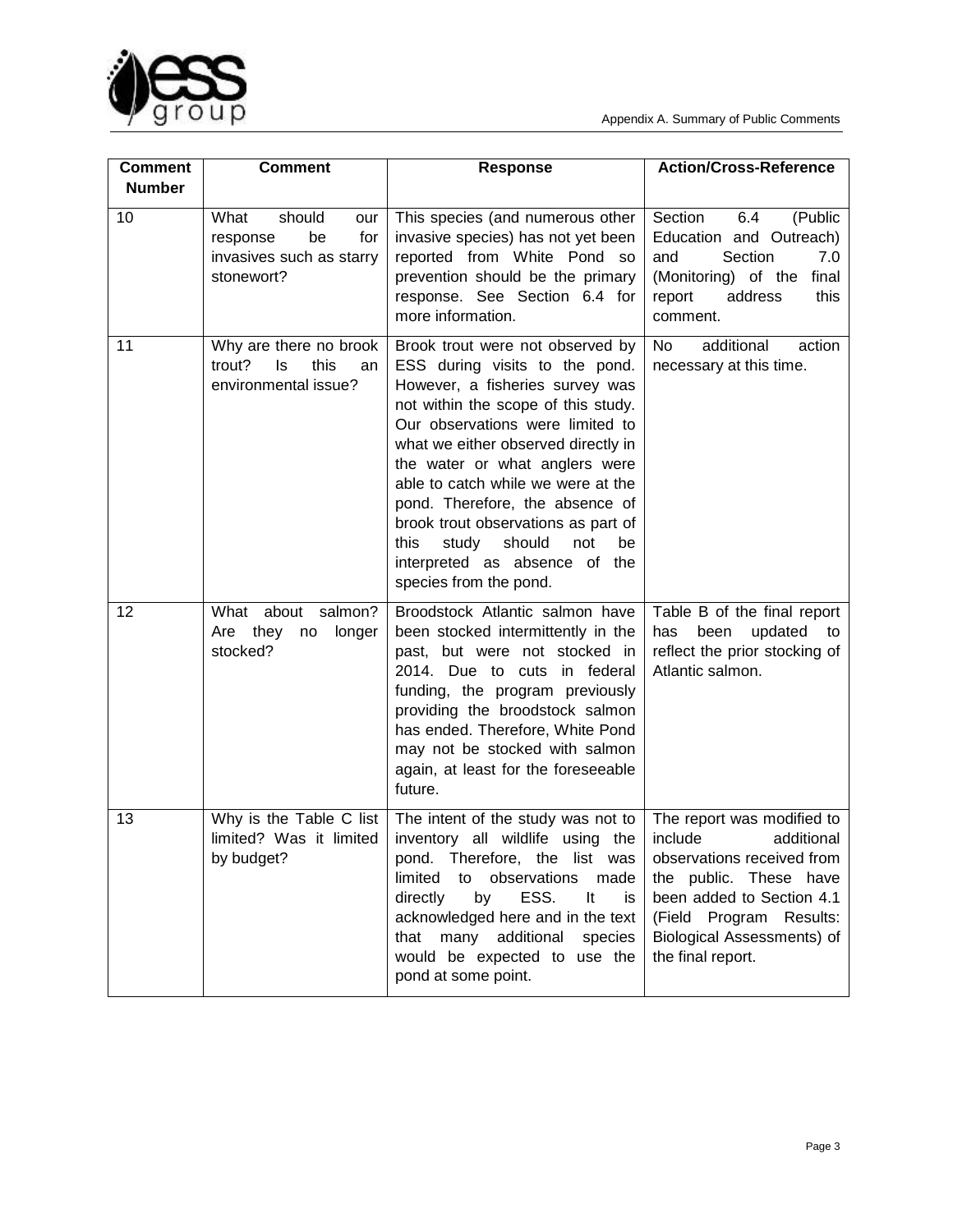



| <b>Comment</b><br><b>Number</b> | <b>Comment</b>                                                                                                 | <b>Response</b>                                                                                                                                                                                                                                                                                                                                                                                 | <b>Action/Cross-Reference</b>                                                                                                                                                       |
|---------------------------------|----------------------------------------------------------------------------------------------------------------|-------------------------------------------------------------------------------------------------------------------------------------------------------------------------------------------------------------------------------------------------------------------------------------------------------------------------------------------------------------------------------------------------|-------------------------------------------------------------------------------------------------------------------------------------------------------------------------------------|
| 14                              | Why is there nothing on<br>mammals?                                                                            | No.<br>mammals<br>observed<br>were<br>directly using the pond during field<br>visits. It is acknowledged that<br>mammals do make use of the<br>shoreline and watershed.<br>The<br>report will be revised to note that<br>mammals such as white-tailed<br>deer, coyote, red fox, gray squirrel,<br>eastern chipmunk, raccoon, and<br>striped skunk are expected to be<br>found in the watershed. | The<br>final<br>report<br>acknowledges<br>the<br>presence of these species<br>Section<br>4.1<br>(Field<br>in<br>Results:<br>Program<br>Biological<br>Assessment:<br>Other Species). |
| 15                              | Why is there nothing on<br>aquatic invasives?                                                                  | No<br>aquatic<br>invasives<br>were<br>observed at White Pond by ESS<br>and no evidence of their presence<br>the<br>literature<br>found<br>in.<br>was<br>reviewed. However, the topic of<br>aquatic invasives is covered under<br>Macrophytes"<br>the<br>"Algae and<br>subsection of Section 4.1.                                                                                                | Section 4.1 (Field Program<br>Results:<br>Biological<br>Assessment:<br>Algae<br>and<br>Macrophytes) of the final<br>report<br>addresses<br>this<br>comment.                         |
| 16                              | Temperature<br>and<br>oxygen readings<br>are<br>much more dramatic<br>than Sprott/Walker data<br>indicates     | The intent of this comment is not<br>The<br>clear.<br>observations<br>οf<br>temperature and dissolved oxygen<br>collected during this study are well<br>within the range of data reported<br>by Sprott/Walker.                                                                                                                                                                                  | Additional<br>discussion of<br>this topic has been added<br>Section<br>4.1<br>(Field<br>to<br>Program Results: Water<br>Quality) of the final report.                               |
| 17                              | September readings are<br>only graphed to 36 feet<br>– why?                                                    | The profile collected on this date<br>was truncated. However, it can be<br>seen that dissolved oxygen levels<br>were close to zero at 36 feet and<br>would continue at this level to the<br>bottom of the pond.                                                                                                                                                                                 | A note has been added to<br>Section 4.1 (Field Program<br>Results: Water Quality) of<br>the final report.                                                                           |
| 18                              | Where did they take the<br>readings?                                                                           | The water quality readings were<br>where<br>depth<br>taken<br>water<br><b>is</b><br>deepest in the pond (i.e., the<br>"deep hole").                                                                                                                                                                                                                                                             | Refer to Figure 2<br>and<br>Appendix C of the final<br>report.                                                                                                                      |
| 19                              | They didn't describe the<br>consequences of such<br>(phosphorus)<br>releases<br>"permissable"<br>on<br>loading | The release of phosphorus from<br>the sediments does not impact the<br>permissible load calculation, which<br>is a function of the pond's depth<br>and flushing rate.                                                                                                                                                                                                                           | Additional<br>discussion<br>οf<br>has<br>this subject<br>been<br>Section<br>added<br>3.3<br>to<br>(Modeling)<br>of<br>the<br>final<br>report.                                       |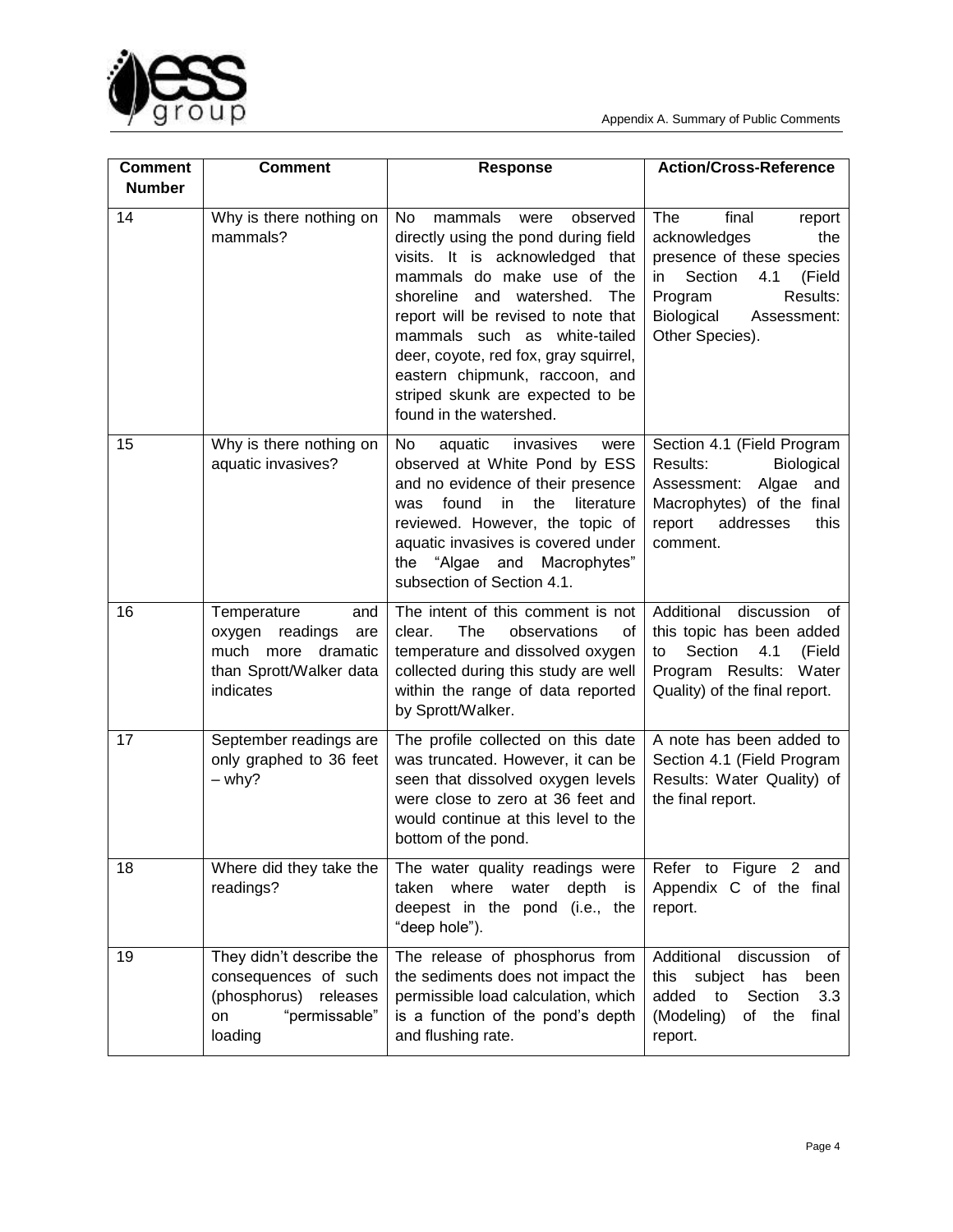

| <b>Comment</b><br><b>Number</b> | <b>Comment</b>                                                                                                                                                                                                                                                                                                                                                 | <b>Response</b>                                                                                                                                                                                                                                                      | <b>Action/Cross-Reference</b>                                                                                                                              |
|---------------------------------|----------------------------------------------------------------------------------------------------------------------------------------------------------------------------------------------------------------------------------------------------------------------------------------------------------------------------------------------------------------|----------------------------------------------------------------------------------------------------------------------------------------------------------------------------------------------------------------------------------------------------------------------|------------------------------------------------------------------------------------------------------------------------------------------------------------|
| 20                              | What kind of a pond<br>would<br>that<br>approach<br>much more<br>(allowing<br>phosphorus<br>loading<br>before<br>reaching<br>a<br>"permissable" limit) give<br>us?                                                                                                                                                                                             | The consequences of exceeding<br>the permissible load are described<br>in Section 4.4.                                                                                                                                                                               | Additional<br>discussion<br>0f<br>this subject has<br>been<br>Section<br>added<br>3.3<br>to<br>(Modeling)<br>of the<br>final<br>report.                    |
| 21                              | Why<br>is<br>the<br>pond<br>described<br>as<br>ogilotrophic? Why isn't<br>it mesotrophic due to<br>the<br>amount<br>οf<br>productivity?                                                                                                                                                                                                                        | The observed water clarity is<br>described as characteristic of an<br>oligotrophic lake. No categorical<br>classification of the pond's trophic<br>status was made.                                                                                                  | Additional<br>discussion<br>of<br>subject has<br>this<br>been<br>added to Section 4.1 (Field<br>Program Results: Water<br>Quality) of the final report.    |
| 22                              | Very little historical data<br>on water quality                                                                                                                                                                                                                                                                                                                | A large database of historical data<br>was reviewed, as described in<br>Section<br>These<br>3.<br>data were<br>acknowledged<br>and<br>used<br>to<br>supplement<br>the<br>results<br>and<br>of the<br>conclusions<br>report<br>in<br>multiple parts of the narrative. | Additional<br>discussion<br>of<br>this<br>subject<br>has<br>been<br>added to Section 4.1 (Field<br>Program Results: Water<br>Quality) of the final report. |
| 23                              | Why<br>there<br>were<br>no<br>measurements in June<br>or July?                                                                                                                                                                                                                                                                                                 | The field visits included in the<br>scope of work were distributed<br>across multiple seasons, including<br>spring and summer. A substantial<br>amount of June and July data is<br>available for multiple years in data<br>sources cited in the report.              | The data sources<br>have<br>been cited in Appendix B<br>of the final report.                                                                               |
| 24                              | "would<br>appear<br>to<br>indicate that pumping of<br>the White Pond wells is<br>not a primary cause for<br>the current drop in<br>water levels". This point<br>seems arguable. For<br>example, how much did<br>Walden levels drop? A<br>more detailed analysis<br>needed<br>since<br>is<br>levels<br>decreasing<br>"squeeze" the size of<br>the trout habitat | The relationship between Walden<br>Pond and White Pond water levels<br>is discussed in the report.                                                                                                                                                                   | This question is addressed<br>in Figure 7 and Section 4.1<br>(Field Program<br>Results:<br>Water<br>Quality<br>Groundwater) of the final<br>report.        |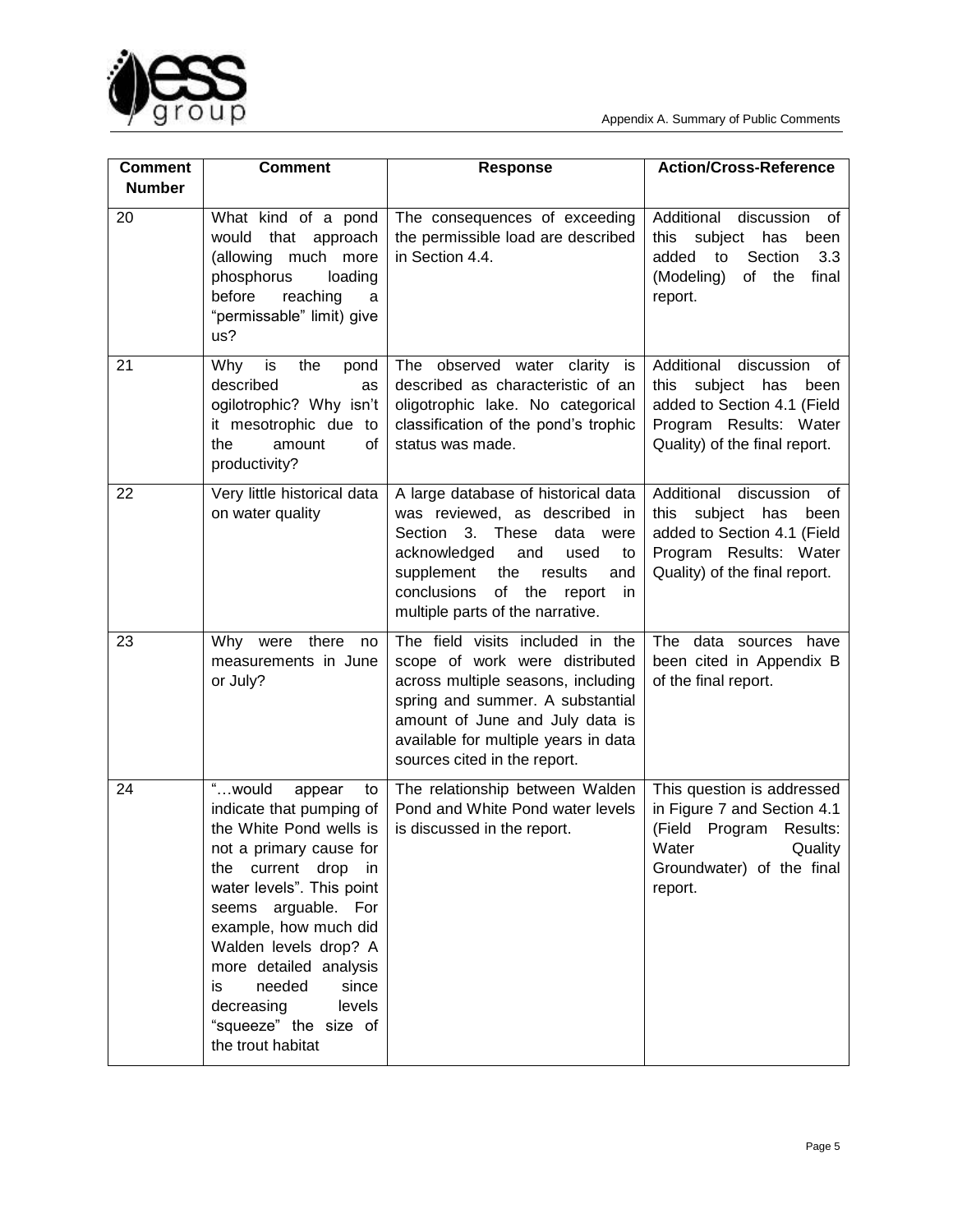



| <b>Comment</b><br><b>Number</b> | <b>Comment</b>                                                                                                                                                                              | <b>Response</b>                                                                                                                                                                                                                                                                                                                                                                                                                                                                                                                                                           | <b>Action/Cross-Reference</b>                                                                                                                                                                                                                                                                                                                                                                                                                                              |
|---------------------------------|---------------------------------------------------------------------------------------------------------------------------------------------------------------------------------------------|---------------------------------------------------------------------------------------------------------------------------------------------------------------------------------------------------------------------------------------------------------------------------------------------------------------------------------------------------------------------------------------------------------------------------------------------------------------------------------------------------------------------------------------------------------------------------|----------------------------------------------------------------------------------------------------------------------------------------------------------------------------------------------------------------------------------------------------------------------------------------------------------------------------------------------------------------------------------------------------------------------------------------------------------------------------|
| 25                              | The explanation did not<br>show any pump rate<br>calculations                                                                                                                               | Monthly pump rates were provided<br>by the Town Water and Sewer<br>Division. The only calculation<br>conducted was to add the monthly<br>rates together for an annual rate.                                                                                                                                                                                                                                                                                                                                                                                               | additional<br>No<br>action<br>necessary at this time.                                                                                                                                                                                                                                                                                                                                                                                                                      |
| 26                              | Are the implications of<br>the pond being a Great<br>Pond<br>limited to<br>only<br>public<br>access<br>to<br>fishing?                                                                       | As described in the report, Great<br>Pond status provides for the<br>preservation of access for fishing,<br>fowling and navigation.                                                                                                                                                                                                                                                                                                                                                                                                                                       | This question is addressed<br>in and Section 2.0 (Setting<br>and History of White Pond:<br>Recreational History) of<br>the final report.                                                                                                                                                                                                                                                                                                                                   |
| 27                              | Why was there no count<br>of swimmers at White<br>Pond Associates beach<br>"on the hottest summer<br>days"? That number is<br>much, much larger than<br>"25"<br>peopleat<br>Sachem's Cove". | White Pond Associates beach was<br>the<br>included<br>in.<br>counts<br>0f<br>swimmers. However, no swimming<br>was observed at this beach during<br>ESS's visits, which included a visit<br>during a hot day on a late summer<br>weekend. It is acknowledged that,<br>on some days, the beach receives<br>more swimming use than was<br>observed in this study. Records on<br>actual swimming usage are not<br>White<br>from<br>available<br>Pond<br>Associates. If these data exist and<br>can be shared and verified, they<br>could be incorporated into the<br>report. | observations<br>Community<br>of swimming activity were<br>incorporated<br>to<br>supplement<br>observations<br>collected<br>during<br>ESS's<br>visits.<br><b>Sections</b><br>4.2<br>(Recreational<br>Usage<br>Summary: Swimming) 4.4<br>(Modeling:<br>Phosphorus<br>Loading) and Section 8.0<br>(Potential Nutrient Loading<br>Impacts<br>of<br>Expanded<br>Recreation at White Pond:<br>Swimming) of the final<br>report have been updated<br>to reflect this information. |
| 28                              | There are<br>two<br>other<br>"beaches"<br>used<br>by<br><b>St</b><br>swimmers:<br>Dover<br>beach and Stone Root<br>beach.                                                                   | This comment is acknowledged,<br>as is the fact that individual private<br>property owners<br>abutting<br>the<br>shoreline may choose to wade,<br>swim, fish or boat from their<br>properties.                                                                                                                                                                                                                                                                                                                                                                            | The<br>οf<br>private<br>use<br>beaches by those with<br>deeded access has been<br>incorporated into Section<br>3.3 (Modeling: Approach)<br>Section<br>4.2<br>and<br>(Recreational<br>Usage<br>Summary: Swimming) of<br>the final report.                                                                                                                                                                                                                                   |
| 29                              | The report does not<br>point out that the public<br>access points (2 out of<br>the 3 are private ways)<br>in<br>a<br>private<br>are<br>neighborhood.                                        | The comment is acknowledged.                                                                                                                                                                                                                                                                                                                                                                                                                                                                                                                                              | through<br>Access<br>private<br>neighborhoods has been<br>clarified in Figure 11 of the<br>final report.                                                                                                                                                                                                                                                                                                                                                                   |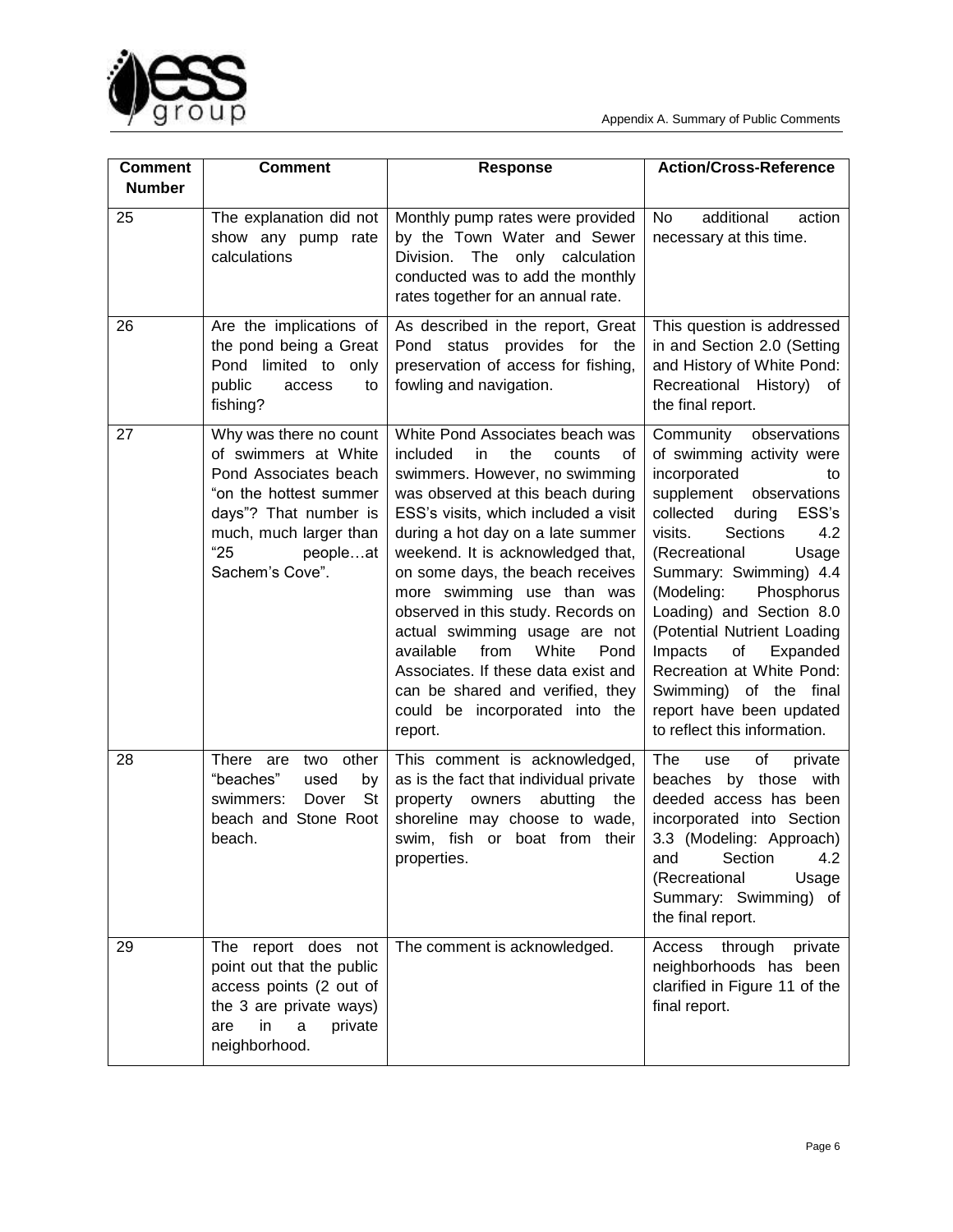

| <b>Comment</b><br><b>Number</b> | <b>Comment</b>                                                                                                                                                                                                                                       | <b>Response</b>                                                                                                                                                                                                                                                                                                                                                                             | <b>Action/Cross-Reference</b>                                                                                                                                                                                                                                                                                                                            |
|---------------------------------|------------------------------------------------------------------------------------------------------------------------------------------------------------------------------------------------------------------------------------------------------|---------------------------------------------------------------------------------------------------------------------------------------------------------------------------------------------------------------------------------------------------------------------------------------------------------------------------------------------------------------------------------------------|----------------------------------------------------------------------------------------------------------------------------------------------------------------------------------------------------------------------------------------------------------------------------------------------------------------------------------------------------------|
| 30                              | Nothing is mentioned<br>about private property<br>rights (such as at Frost<br>Farm)                                                                                                                                                                  | The comment is acknowledged.                                                                                                                                                                                                                                                                                                                                                                | Access<br>through<br>private<br>neighborhoods,<br>including<br>Frost Farm, has<br>been<br>clarified in Figure 11 of the<br>final report.                                                                                                                                                                                                                 |
| 31                              | The report omitted that<br>two towns are involved<br>- Sudbury and Concord                                                                                                                                                                           | The report acknowledges that the<br>White Pond watershed extends<br>into Sudbury in several sections of<br>the report. It also addresses the<br>easement for pedestrian access to<br>White Pond from Sudbury.                                                                                                                                                                               | References<br>to<br>Sudbury<br>can be found in Section<br>2.0 (Setting and History of<br>White<br>Pond:<br>Setting),<br>Section 4.3 (Town-owned<br>Parcels<br>and Watershed<br>Zoning),<br>Section<br>5.2<br>(Identification<br>Key<br>оf<br>Management<br>Concerns:<br>Swimming), Table K, and<br>Figures 1, 6, 8, 9, 10 and<br>11 of the final report. |
| 32                              | Why is there confusion<br>about<br>whether<br>allowed<br>swimming<br>is<br>from<br>town<br>land<br>when $\dots$ 2<br>official<br>(WP<br>documents<br>Rules &<br>Reservation<br>deed for White Pond<br>reservations<br>parcel<br>3416-1) prohibit it? | The<br>White<br>Pond<br>Reservation<br>Rules were approved for one year<br>by Board of Selectmen vote in<br>2001. It does not appear that<br>authority<br>was<br>extended<br><b>or</b><br>renewed at a later date. The deed<br>Sudbury<br>prohibits<br>residents<br>for<br>the<br>access<br>purpose<br>of<br>swimming but does not appear to<br>prohibit swimming for Concord<br>residents. | This question is addressed<br>in Section 5.2 (Swimming)<br>of the final report.                                                                                                                                                                                                                                                                          |
| 33                              | does<br>it<br>What<br>mean<br>"these activities have<br>presumed<br>been<br>illegal"                                                                                                                                                                 | Posted signage and review of<br>available documents indicate a<br>perception that swimming and<br>wading from shore on Town land<br>is illegal.                                                                                                                                                                                                                                             | This question is addressed<br>and<br>Section<br>5.2<br>in<br>(Swimming) of the final<br>report.                                                                                                                                                                                                                                                          |
| 34                              | What does it mean<br>"appear to<br>restrict<br>swimming"                                                                                                                                                                                             | See response to Comment 33.                                                                                                                                                                                                                                                                                                                                                                 | This question is addressed<br>and<br>Section<br>5.2<br>in<br>(Swimming)<br>of the final<br>report.                                                                                                                                                                                                                                                       |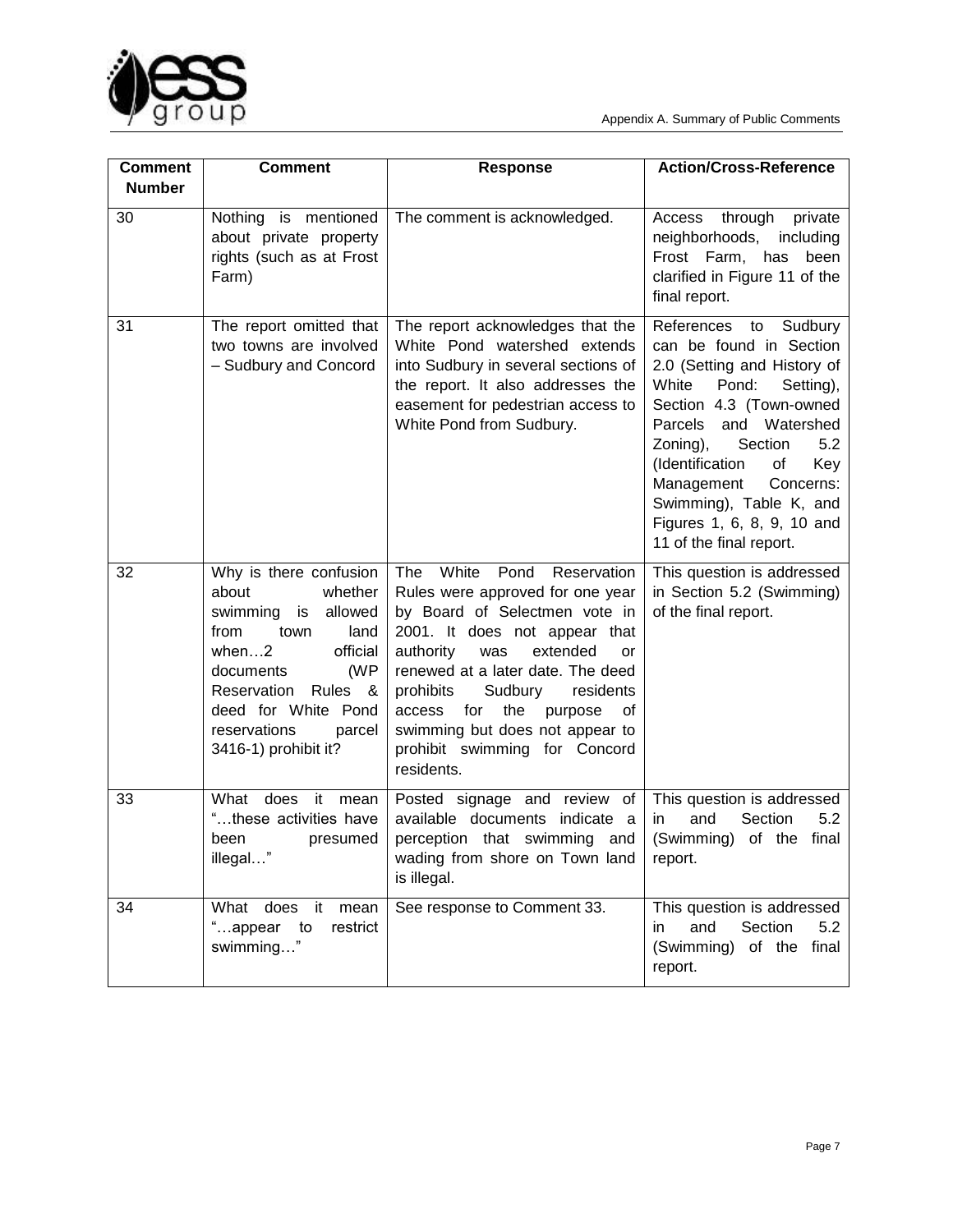

| <b>Comment</b><br><b>Number</b> | <b>Comment</b>                                                                                                                                                                         | <b>Response</b>                                                                                                                                                                                                                                                                                                                   | <b>Action/Cross-Reference</b>                                                                                                                                                         |
|---------------------------------|----------------------------------------------------------------------------------------------------------------------------------------------------------------------------------------|-----------------------------------------------------------------------------------------------------------------------------------------------------------------------------------------------------------------------------------------------------------------------------------------------------------------------------------|---------------------------------------------------------------------------------------------------------------------------------------------------------------------------------------|
| 35                              | What does "permissible<br>load"<br>mean?<br>$$ first<br>shows up on page 31<br>"permissable load" in an<br>old concept                                                                 | As used in the report, permissible<br>load is simply a nutrient threshold,<br>past which problems are almost<br>certain to arise in the pond. It is<br>not a management target for White<br>Pond and this can be clarified in<br>the report text.                                                                                 | Additional<br>discussion<br>οf<br>this subject has<br>been<br>Section<br>added<br>3.3<br>to<br>(Modeling)<br>of the<br>final<br>report.                                               |
| 36                              | Where did they get the<br>data for the decrease in<br>trout habitat?                                                                                                                   | Historical trout habitat volume was<br>obtained from Division of Fisheries<br>Wildlife<br>and<br>and<br>surveys<br>memoranda issued during<br>the<br>years indicated. The source of this<br>information will be clarified in the<br>narrative.                                                                                    | The<br>of<br>this<br>source<br>information<br>has<br>been<br>clarified in<br>Section 5.1<br>(Management Concerns:<br>Decreased Water Quality<br>and Quantity) of the final<br>report. |
| 37                              | "Sanitary facilities are<br>available to users of the<br>White Pond Association<br>Beach". True, but this is<br>only during the summer;<br>there is nothing outside<br>the high season | This comment is acknowledged<br>and the text can be updated to<br>indicate that facilities are only<br>seasonally available.                                                                                                                                                                                                      | The<br>οf<br>this<br>source<br>information<br>been<br>has<br>clarified in<br>Section<br>5.3<br>(Management<br>Concerns:<br>Sanitary Facilities) of the<br>final report.               |
| 38                              | What<br>the<br>are<br>expectations<br>for<br>the<br>growth of the numbers<br>of trail users?                                                                                           | This is difficult to project and<br>beyond the scope of this report.<br>Estimates of the potential increase<br>in users due to completion of the<br>BFRT were included in the report.<br>These estimates are based on<br>existing data for other sections of<br>the BFRT and could certainly be<br>improved with additional data. | This question is addressed<br>Section<br>5.4<br>(Bruce<br>in.<br>Freeman Rail Trail) of the<br>final report.                                                                          |
| 39                              | Should there be a goal<br>οf<br>protecting<br>the<br>watershed?                                                                                                                        | One of the expressed goals was to<br>improve water quality in the pond,<br>which includes actions within the<br>watershed.                                                                                                                                                                                                        | This question is addressed<br>1.1<br>Section<br>in.<br>(Management Goals)<br>and<br>Section<br>6.0<br>(Recommended<br>Management Program) of<br>the final report.                     |
| 40                              | Who will pay the bill for<br>all of this?                                                                                                                                              | The implementation of the plan, as<br>a whole, will require both public<br>action,<br>private<br>including<br>and<br>financial contribution. The source<br>of funding varies by action.                                                                                                                                           | No<br>additional<br>action<br>necessary at this time.                                                                                                                                 |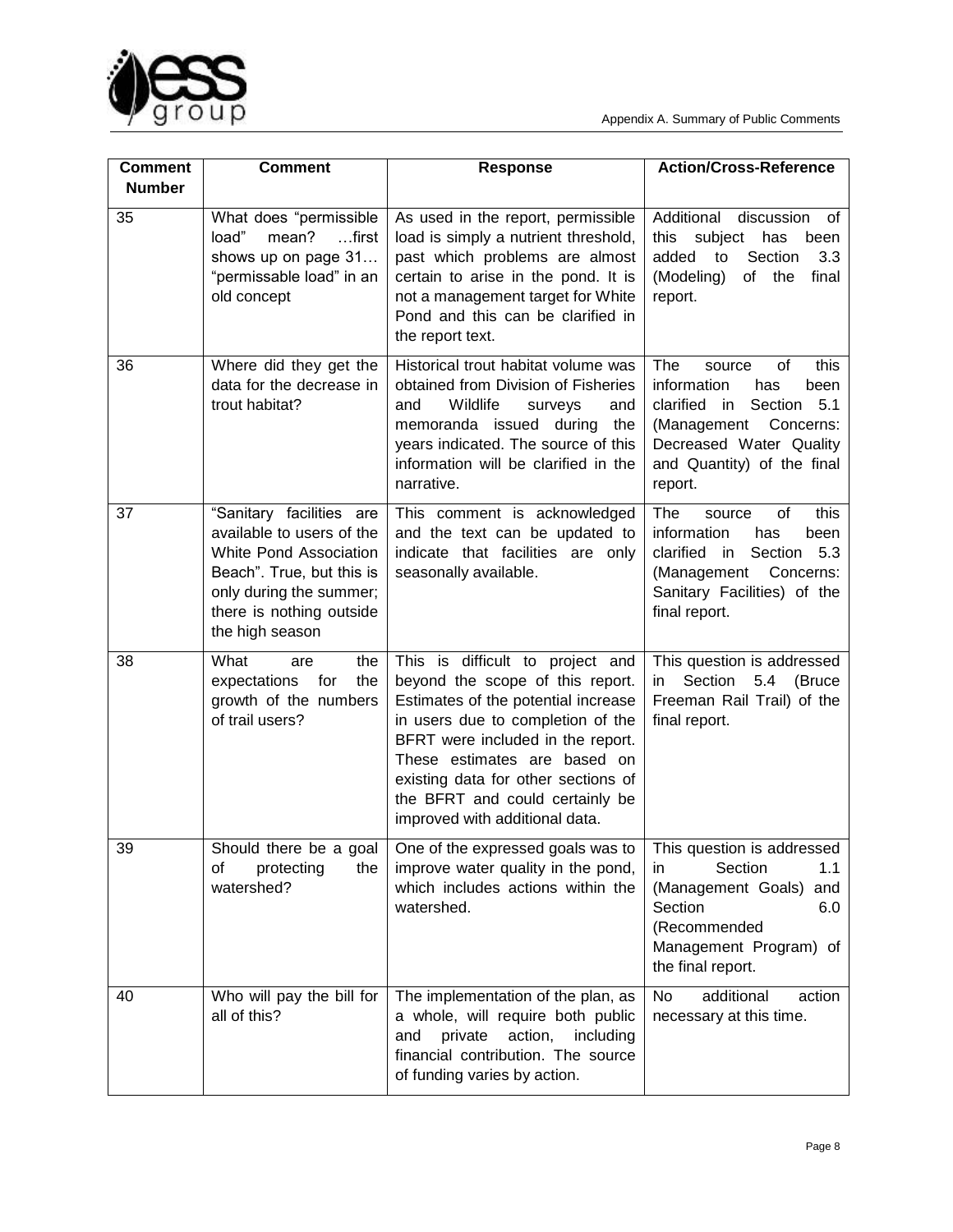

| <b>Comment</b> | <b>Comment</b>                                                                                                                                                                                                                                                   | <b>Response</b>                                                                                                                                                                                                                                                                                                                                                                                     | <b>Action/Cross-Reference</b>                                                                                                                                                                                              |
|----------------|------------------------------------------------------------------------------------------------------------------------------------------------------------------------------------------------------------------------------------------------------------------|-----------------------------------------------------------------------------------------------------------------------------------------------------------------------------------------------------------------------------------------------------------------------------------------------------------------------------------------------------------------------------------------------------|----------------------------------------------------------------------------------------------------------------------------------------------------------------------------------------------------------------------------|
| <b>Number</b>  |                                                                                                                                                                                                                                                                  |                                                                                                                                                                                                                                                                                                                                                                                                     |                                                                                                                                                                                                                            |
| 41             | Who<br>will<br>take<br>responsibility for<br>trail<br>maintenance,<br>cleaning<br>basins,<br>catch<br>doing<br>erosion control                                                                                                                                   | These responsibilities vary<br>by<br>action and whether the trail, catch<br>basin or eroded area is on public<br>or private land.                                                                                                                                                                                                                                                                   | Warrant article providing<br>\$25,000 for "Funding for<br>White Pond Management"<br>at<br>the<br>Annual<br>passed<br>Town Meeting, held on<br>April 12, 2015.                                                              |
| 42             | How should the number<br>of bikes be managed<br>relative to access to the<br>pond or to town land<br>(given the steepness)<br>around the pond?                                                                                                                   | Recommendations of this report<br>are limited to suggesting groups of<br>trails with highest priority for<br>attention (closure or maintenance).<br>A trail management plan<br>is<br>necessary to fully address this<br>question.                                                                                                                                                                   | <b>No</b><br>additional<br>action<br>necessary at this time.                                                                                                                                                               |
| 43             | "The<br>town<br>should<br>consider the possibility<br>of increased demand on<br>trails<br>through<br>White<br>Pond Reservation due<br>to the implementation of<br>Phase 2C of the BFRT".<br>This is a very weak<br>recommendation - how<br>about some specifics? | Several priority recommendations<br>regarding trails were included in<br>this study. A trail management<br>plan is necessary to fully address<br>the specifics of trails planning with<br>regard to the BFRT.                                                                                                                                                                                       | This question is addressed<br>in Section 6.2 (Manage<br>Public Use of Town Lands)<br>and Section 8.0 (Potential<br>Nutrient Loading Impacts<br>of Expanded Recreation at<br>White Pond: Trail Use) of<br>the final report. |
| 44             | Who<br>will<br>take<br>responsibility<br>for<br>maintaining<br>sanitary<br>facilities?                                                                                                                                                                           | The responsibility for maintaining<br>sanitary facilities will vary by<br>whether they are on public or<br>private land and whether any other<br>agreements are in place that<br>address the maintenance of the<br>location or facility. The report<br>that<br>availability<br>of<br>suggests<br>sanitary<br>facilities<br>would<br>be<br>desirable<br>both<br>public<br>on<br>and<br>private land. | additional<br>action<br>No.<br>necessary at this time.                                                                                                                                                                     |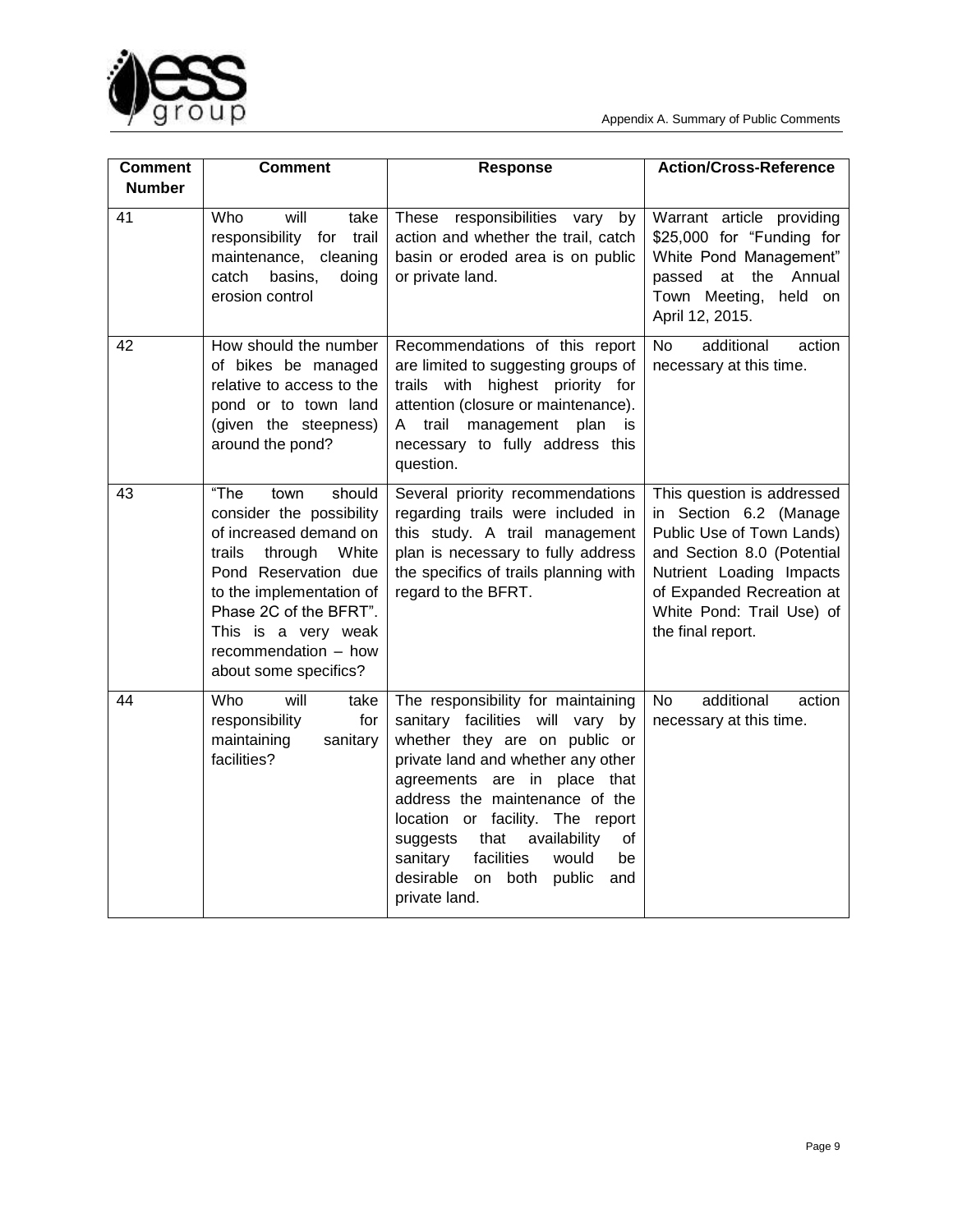

| <b>Comment</b><br><b>Number</b> | <b>Comment</b>                                                                                                                                                         | <b>Response</b>                                                                                                                                                                                                                                                                                                                                                                                                    | <b>Action/Cross-Reference</b>                                                                                                                      |
|---------------------------------|------------------------------------------------------------------------------------------------------------------------------------------------------------------------|--------------------------------------------------------------------------------------------------------------------------------------------------------------------------------------------------------------------------------------------------------------------------------------------------------------------------------------------------------------------------------------------------------------------|----------------------------------------------------------------------------------------------------------------------------------------------------|
| 45                              | Who<br>is/should<br>be<br>responsible<br>for<br>maintaining<br>catch<br>the<br>basins?                                                                                 | The catch basins and associated<br>infiltration chambers are on state<br>land in an area jointly managed by<br>the state OFBA and White Pond<br>Associates, Inc. Further evidence<br>of responsibility for maintaining the<br>catch basins (Memorandum of<br>Understanding, etc.) was<br>not<br>encountered as part of this study.                                                                                 | additional<br><b>No</b><br>action<br>necessary at this time.                                                                                       |
| 46                              | The<br>report<br>underestimates<br>the<br>number of swimmers<br>quite a bit.                                                                                           | The uncertainty of the estimate of<br>swimmers is acknowledged in the<br>report and the report can be<br>revised to incorporate information<br>(a video of swimmers at the pond)<br>submitted separately by Christine<br>Gerzon. A conservative approach<br>was used in doubling the observed<br>number of swimmers and applying<br>this number as an average (not a<br>maximum) over the entire summer<br>period. | See comment 27.                                                                                                                                    |
| 47                              | When<br>the<br>were<br>swimmer counts taken?                                                                                                                           | The swimmer counts were taken<br>during each visit to the pond. An<br>additional count was taken on a<br>hot weekend afternoon (August<br>17, 2013) in an attempt to capture<br>the upper end of the number of<br>swimmers present.                                                                                                                                                                                | information<br><b>This</b><br>is<br>presented in Section 4.2<br>(Recreational<br>Usage<br>Summary: Swimming) of<br>the final report.               |
| 48                              | There is very little in this<br>report<br>about<br>enforcement                                                                                                         | The comment is acknowledged.                                                                                                                                                                                                                                                                                                                                                                                       | additional<br>action<br>No<br>necessary at this time.                                                                                              |
| 49                              | ESS presents its data<br>as more positive about<br>the state of the pond<br>than the changes in the<br>pond in recent decades<br>and our water quality<br>data tell us | The report makes use of available<br>water quality data from recent<br>decades and does indicate a<br>historical<br>reduction<br>in<br>water<br>quality. Notwithstanding, from a<br>water quality perspective, White<br>Pond remains among the upper<br>bodies in<br>echelon<br>of<br>water<br>developed portions<br>of eastern<br>Massachusetts.                                                                  | Additional discussion of<br>this topic has been added<br>Section<br>4.1<br>(Field<br>to<br>Program Results: Water<br>Quality) of the final report. |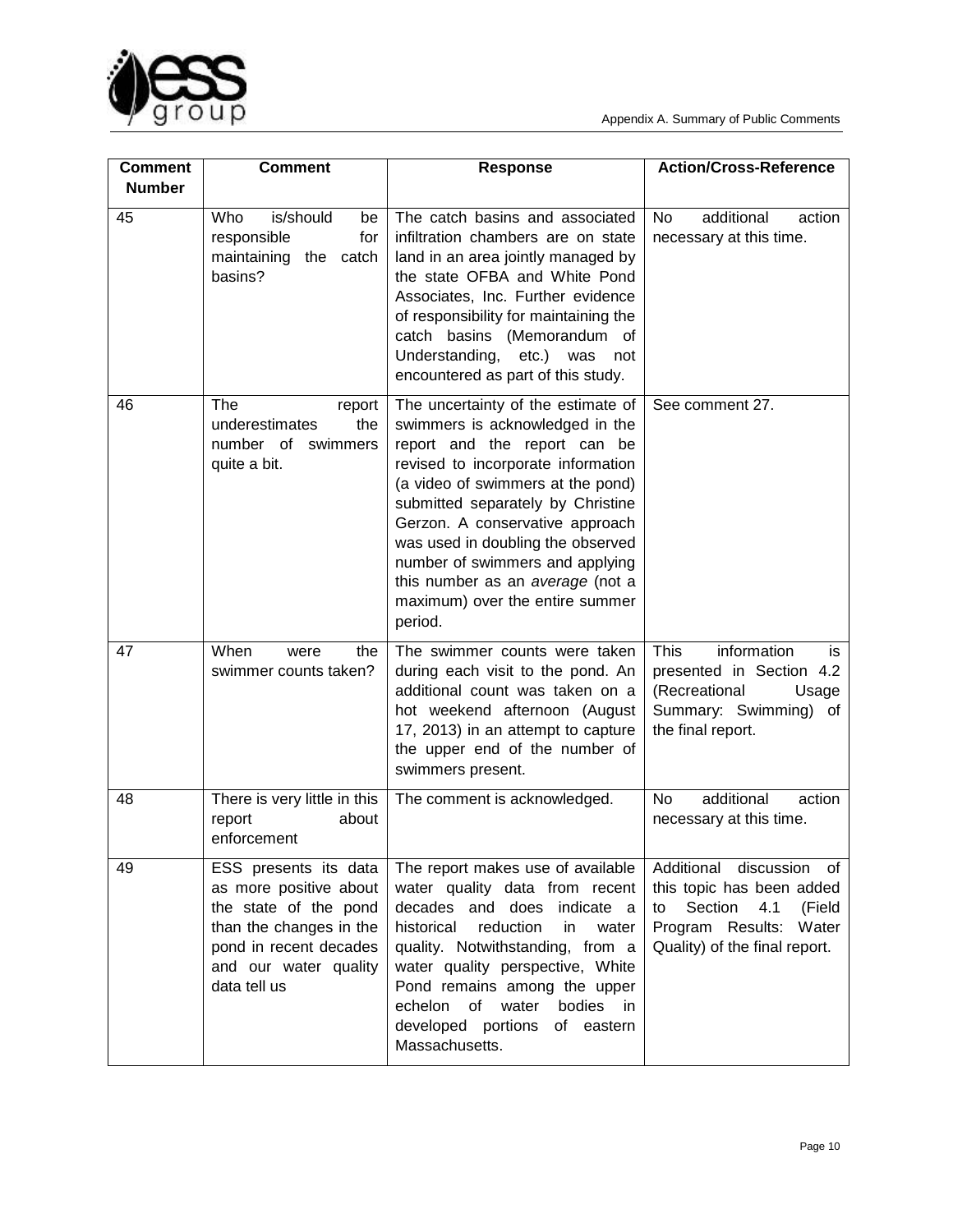

## **COMMENTS SUBMITTED BY WILLIAM W. WALKER - NOVEMBER 12, 2014**

| <b>Number</b>  | <b>Comment</b>                                                                                                                                                                                                                                                                                                                        | <b>Comment Response</b>                                                                                    | <b>Action/Cross-Reference</b>                                                                                                                               |
|----------------|---------------------------------------------------------------------------------------------------------------------------------------------------------------------------------------------------------------------------------------------------------------------------------------------------------------------------------------|------------------------------------------------------------------------------------------------------------|-------------------------------------------------------------------------------------------------------------------------------------------------------------|
| 1              | Is this a final report? It<br>is not labeled as a draft.<br>Suggests that DNR has<br>approved it and<br>is<br>satisfied that contents<br>are consistent with the<br>ESS proposal. Were<br>any elements dropped<br>or added during the<br>course of the study? If<br>so, on what basis?                                                | This is a draft report, which will be<br>finalized in early February.                                      | The report was revised in<br>the period following receipt<br>of<br>this<br>comment.<br><b>The</b><br>revised<br>report<br>was<br>finalized on May 29, 2015. |
| $\overline{2}$ | While the report paints<br>a rosy picture of the<br>existing<br>pond<br>water<br>quality and sensitivity,<br>the overall conclusions<br>and recommendations<br>are good. It does a<br>good job documenting<br>the impacted watershed<br>and need for erosion<br>controls.<br>These are<br>concrete things that will<br>be beneficial. | The comment is acknowledged.                                                                               | additional<br>N <sub>o</sub><br>action<br>necessary at this time.                                                                                           |
| 3              | <b>There</b><br>should<br>be<br>a<br>plan<br>follow-up<br>to<br>develop<br>cost-effective<br>implementation<br>plan,<br>funding,<br>and<br>schedule.<br>Substantial<br>input from<br>the<br>local<br>community<br>will<br>be<br>useful.                                                                                               | The<br>comment is acknowledged<br>with<br>and<br>is<br>consistent<br>the<br>recommendations in the report. | additional<br><b>No</b><br>action<br>necessary at this time.                                                                                                |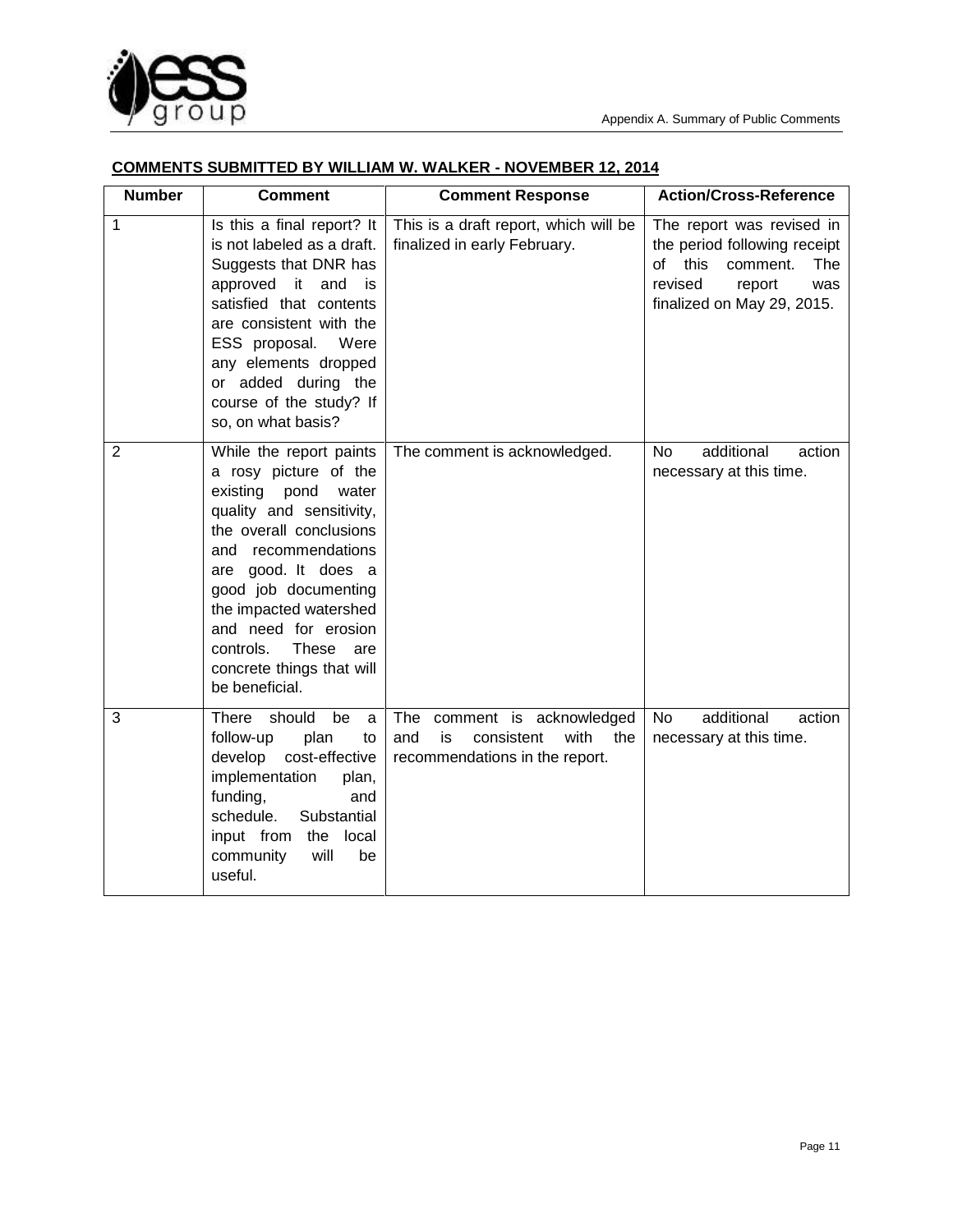



| <b>Number</b> | <b>Comment</b>                                                                                                                                                                                                                                                                                                                                                                                                                                                                       | <b>Comment Response</b>                                                                                                                                                                                                                                                                                                                                                                                                                                                                                                                                                                                                                                                                                                                                                                                                                                                    | <b>Action/Cross-Reference</b>                         |
|---------------|--------------------------------------------------------------------------------------------------------------------------------------------------------------------------------------------------------------------------------------------------------------------------------------------------------------------------------------------------------------------------------------------------------------------------------------------------------------------------------------|----------------------------------------------------------------------------------------------------------------------------------------------------------------------------------------------------------------------------------------------------------------------------------------------------------------------------------------------------------------------------------------------------------------------------------------------------------------------------------------------------------------------------------------------------------------------------------------------------------------------------------------------------------------------------------------------------------------------------------------------------------------------------------------------------------------------------------------------------------------------------|-------------------------------------------------------|
| 4             | <b>The</b><br>quality<br>water<br>design<br>sampling<br>is<br>inadequate<br>for<br>a<br>complete<br>There<br>assessment.<br>samples<br>were<br>no<br>collected between late<br>May<br>and<br>late<br>August, the period with<br>lowest<br>transparency,<br>highest<br>recreational<br>use, and highest risk of<br>algal blooms. That is<br>not a basis to conclude<br>that the pond is in great<br>shape and has the<br>capacity<br>to<br>absorb<br>additional<br>nutrient<br>loads. | Given the long record of water<br>quality data collection at White<br>Pond to use as context, the design<br>proposed for this study was<br>developed as a cost-effective<br>means of assessing the pond. An<br>additional round of seepage and<br>in-pond water quality sampling was<br>added to the scope of work to help<br>address data gaps identified over<br>the course of the study.<br>A Quality Assurance Program Plan<br>(QAPP) document was developed<br>for this study (Appendix A) and<br>acknowledges the role of existing<br>data to support the assessment.<br>However, the primary water quality<br>conclusions of the report are<br>based on water quality data<br>collected in accordance with the<br>approved protocols under<br>the<br>QAPP.<br>The data collected as part of this<br>project are not inconsistent with<br>the Spratt/Walker dataset. | additional<br>No<br>action<br>necessary at this time. |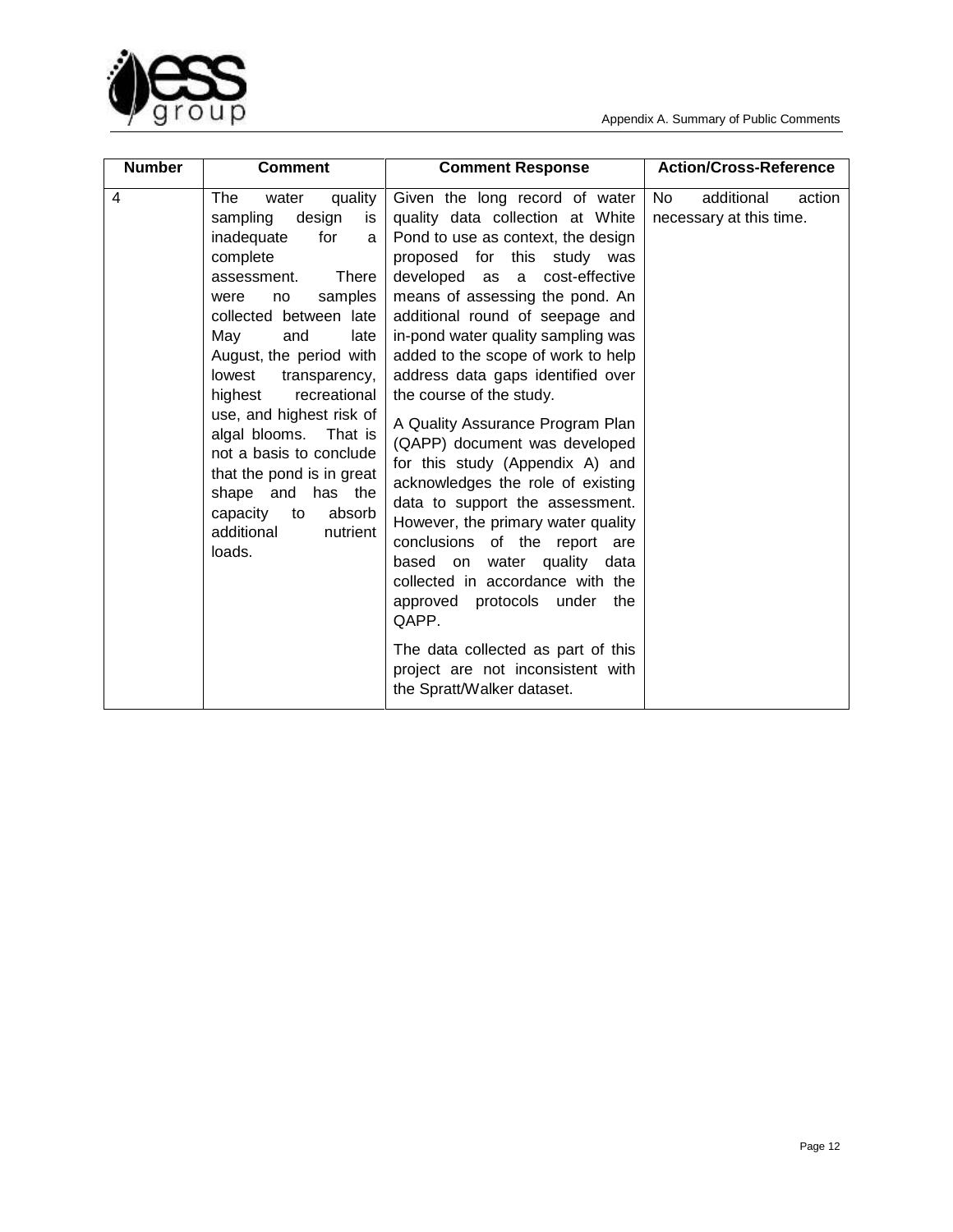



| <b>Number</b> | <b>Comment</b>                                                                                                                                                                                                                                                                                                                                                                                                                                                                                                                  | <b>Comment Response</b>                                                                                                                                                                                                                                                                                                                                                                                                                                                                                                                                                                                                                                                                                                                    | <b>Action/Cross-Reference</b>                                                                                                                                                                                                                              |
|---------------|---------------------------------------------------------------------------------------------------------------------------------------------------------------------------------------------------------------------------------------------------------------------------------------------------------------------------------------------------------------------------------------------------------------------------------------------------------------------------------------------------------------------------------|--------------------------------------------------------------------------------------------------------------------------------------------------------------------------------------------------------------------------------------------------------------------------------------------------------------------------------------------------------------------------------------------------------------------------------------------------------------------------------------------------------------------------------------------------------------------------------------------------------------------------------------------------------------------------------------------------------------------------------------------|------------------------------------------------------------------------------------------------------------------------------------------------------------------------------------------------------------------------------------------------------------|
| 5             | Community<br>observations of<br>algal<br>other<br><b>blooms</b><br>and<br>impairment<br>are<br>dismissed<br>as<br>anecdotal.<br>The<br>fact<br><b>ESS</b><br>did<br>that<br>not<br>observe algal blooms is<br>consistent with the fact<br>that samples were not<br>collected in the peak<br>algal<br>growth<br>Algal blooms<br>season.<br>are episodic anyway<br>and difficult to detect<br>without<br>frequent<br>monitoring<br>least<br>(at<br>weekly).                                                                       | The intention was not to dismiss<br>community observations but to<br>indicate the value of collecting<br>additional information on the algal<br>community<br>in<br>White<br>Pond,<br>particularly during blooms.<br>This<br>confirm<br>report<br>did<br>the<br>presence of an algal lens at depth<br>stratified conditions, an<br>during<br>observation that has been made<br>by Dr. Walker in past reports. We<br>did not encounter data regarding<br>the species composition of this<br>lens or prior reported blooms and<br>how these change seasonally.<br>These are important data gaps to<br>and<br>detailed<br>address<br>more<br>investigation was recommended<br>as part of the monitoring program<br>going forward in Section 7. | Additional information on<br>historical composition of<br>phytoplankton<br>the<br>has<br>community<br>been<br>incorporated into Section<br>2.0 (Setting and History of<br>White Pond: History of<br>Studies at White<br>Pond<br>Pond) of the final report. |
| 6             | monitoring<br>Lay<br>has<br>become a cornerstone<br>of lake<br>management<br>in<br>programs<br>many<br>For example,<br>states.<br>phosphorus<br>the<br>for<br>standards<br>Lake<br>Champlain were based<br>partially<br>upon<br>correlations<br>between<br>quality<br>water<br>(P,<br>measurements<br>chlorophyll-a,<br>and<br>transparency)<br>subjective assessments<br>suitability<br>for<br>of<br>recreation<br>and<br>aesthetic<br>qualities<br>related to algal blooms,<br>color etc. made<br>by<br>trained lay monitors. | This comment is acknowledged, as<br>is the long record of successful<br>citizen monitoring at White Pond.                                                                                                                                                                                                                                                                                                                                                                                                                                                                                                                                                                                                                                  | Additional<br>community<br>observations and citations<br>of monitoring data have<br>incorporated<br>been<br>into<br>multiple sections of the<br>final report.                                                                                              |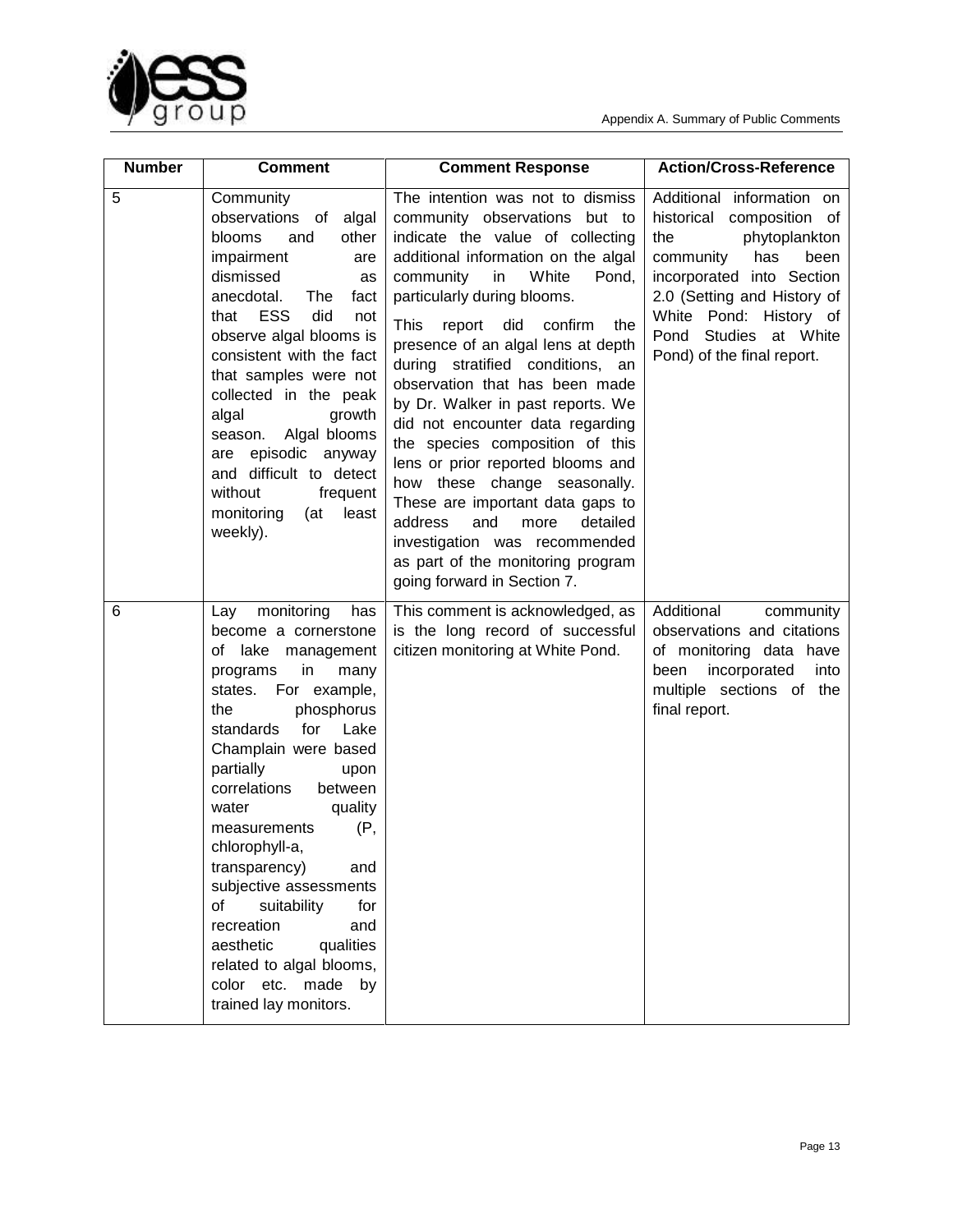



| <b>Number</b>  | <b>Comment</b>                                                                                                                                                                                                                                                                                                                                                                                                                                                                                                                                                                                                                 | <b>Comment Response</b>                                                                                                                                                                                                                                                                                                                                                                                                                                                         | <b>Action/Cross-Reference</b>                                                                                                                                                                 |
|----------------|--------------------------------------------------------------------------------------------------------------------------------------------------------------------------------------------------------------------------------------------------------------------------------------------------------------------------------------------------------------------------------------------------------------------------------------------------------------------------------------------------------------------------------------------------------------------------------------------------------------------------------|---------------------------------------------------------------------------------------------------------------------------------------------------------------------------------------------------------------------------------------------------------------------------------------------------------------------------------------------------------------------------------------------------------------------------------------------------------------------------------|-----------------------------------------------------------------------------------------------------------------------------------------------------------------------------------------------|
| $\overline{7}$ | As described in<br>my<br>1989 report, the pond is<br>mesotrophic<br>(or<br>moderately-enriched),<br>based on phosphorus<br>levels<br>and<br>oxygen<br>depletion, even though<br>the transparency has<br>generally been in the<br>oligotrophic<br>range<br>(except during episodic<br>algal blooms and after<br>larger<br>storm<br>events). The moderate<br>enrichment<br>supports<br>the<br>fishery,<br>even<br>though there<br>is<br>a<br>delicate<br>balance<br>benefits<br>between the<br>(food) and risk (water<br>quality impairment).                                                                                    | Defining the categorical trophic<br>state was not a primary focus of<br>this investigation. Dr. Walker's<br>classification of the<br>pond as<br>mesotrophic in his 1989 report is<br>acknowledged.                                                                                                                                                                                                                                                                              | Additional information on<br>the trophic state of White<br>Pond<br>has<br>been<br>incorporated into Section<br>4.1<br>(Field<br>Program<br>Results: Water Quality) of<br>the final report.    |
| 8              | the<br>Unfortunately,<br>nutrient<br>modeling<br>the<br>false<br>leaves<br>impression that there is<br>some "slack" (i.e. the<br>pond can absorb more<br>nutrient loads before<br>there is a water quality<br>problem) because<br>a<br>highly<br>uncertain<br>estimate of the existing<br>load (13 kg/yr) is lower<br>then a highly uncertain<br>estimate<br>of "permissable"<br>load<br>(22 kg/yr).<br>am<br>this<br>concerned<br>that<br>could be used as an<br>argument<br>to<br>justify<br>deferring<br>or<br>scaling<br>back the investments in<br>watershed controls that<br>are urgently needed to<br>protect the pond. | The concept of the permissible<br>load has previously been used to<br>determine how much pollution<br>could be absorbed by a water<br>the<br>body,<br>given<br>assimilative<br>capacity. However, as presented in<br>the report, permissible load is<br>simply a nutrient threshold, past<br>which problems are almost certain<br>to arise in the pond. The report<br>clearly acknowledges the need for<br>action to<br>this<br>from<br>prevent<br>happening (See Section 6.8). | The goals of the White<br>Pond<br>Watershed<br>Management Plan include<br>improving water quality in<br>the pond. This is stated in<br>Section 1.1 (Management<br>Goals) of the final report. |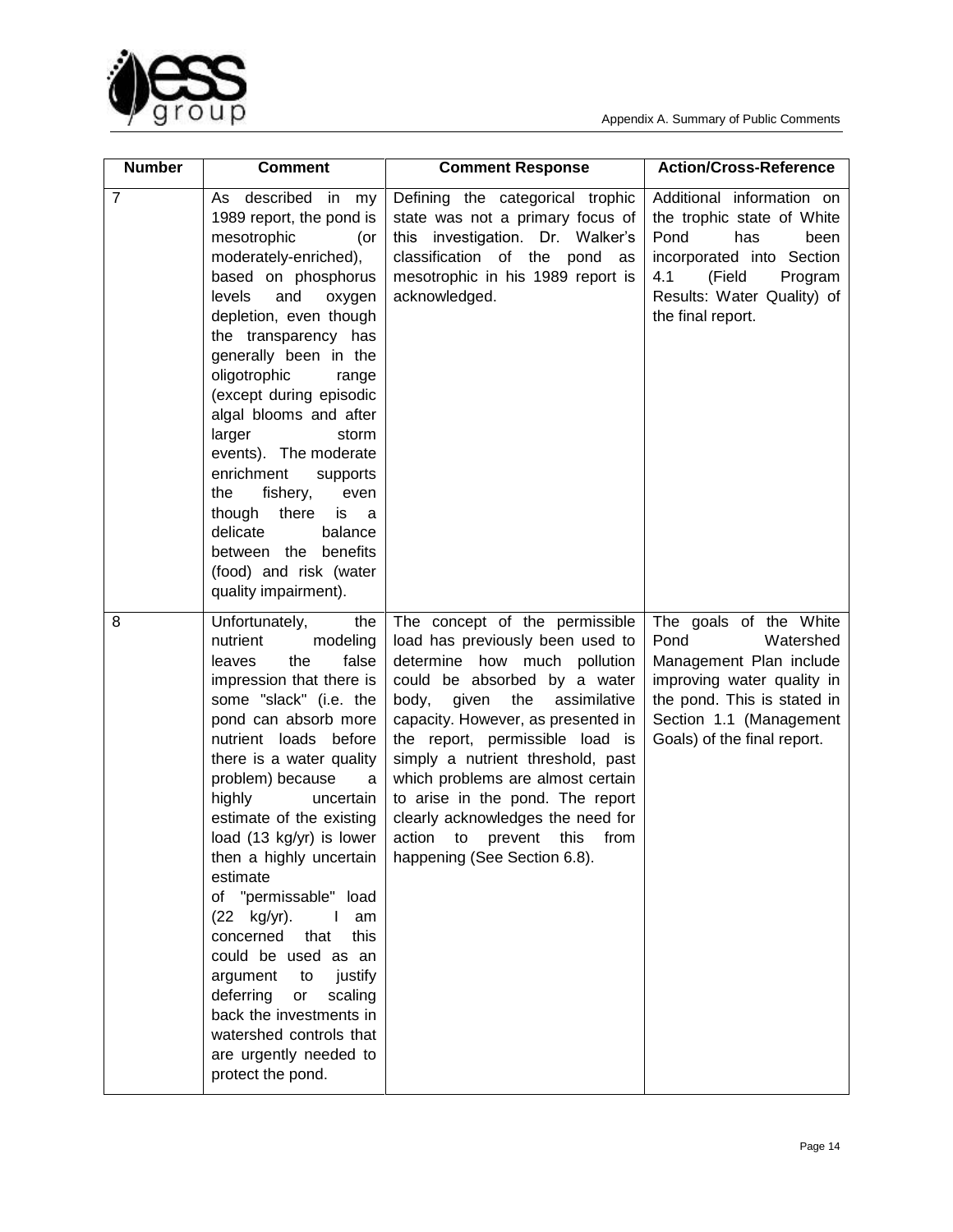

| <b>Number</b> | <b>Comment</b>                                                                                                                                                                                                                                                                                                                                                                                                                                                                                     | <b>Comment Response</b>                                                                                                                                                                                                                                                                              | <b>Action/Cross-Reference</b>                                                                                                                                                                 |
|---------------|----------------------------------------------------------------------------------------------------------------------------------------------------------------------------------------------------------------------------------------------------------------------------------------------------------------------------------------------------------------------------------------------------------------------------------------------------------------------------------------------------|------------------------------------------------------------------------------------------------------------------------------------------------------------------------------------------------------------------------------------------------------------------------------------------------------|-----------------------------------------------------------------------------------------------------------------------------------------------------------------------------------------------|
| 9             | The "permissable load"<br>concept has been used<br>as a basis for setting an<br>initial management goal<br>for restoring lakes that<br>already<br>have<br>been<br>severely impacted, not<br>as tolerance limit for<br>protecting high-quality<br>lakes.<br>Applying that<br>concept to White Pond<br>would violate the Clean<br>Water Act and state<br>water quality standards<br>protecting<br>for<br>high-<br>quality water bodies,<br>which have explicit anti-<br>degradation<br>requirements. | See response to Comment 8<br>regarding permissible load.<br>The<br>recommendations<br>in.<br>this<br>report are consistent with the state<br>Environmental<br>Generic<br>Impact<br>Eutrophication<br>Report for<br>and<br>Aquatic Plant Management in<br>Massachusetts<br>(Mattson et al.,<br>2004). | The goals of the White<br>Pond<br>Watershed<br>Management Plan include<br>improving water quality in<br>the pond. This is stated in<br>Section 1.1 (Management<br>Goals) of the final report. |
| 10            | There is no discussion<br>of the applicable water<br>quality<br>standards. White Pond<br>would clearly classify<br>as "High-Quality" water<br>body under the state<br>standards.<br>That<br>designation should be<br>established<br>as<br>a<br>for<br>the<br>cornerstone<br>management plan. The<br>other standards related<br>to cold-water fisheries,<br>Great Pond, etc.                                                                                                                        | This comment is acknowledged.<br>Additional<br>language<br>acknowledging<br>the<br>regulatory<br>status of White Pond can be<br>incorporated into the narrative. The<br>recommendations of the report are<br>already consistent with White<br>Pond's regulatory status.                              | Water<br>quality<br>standards<br>recommendations<br>and<br>(where true standards are<br>available)<br>not<br>are<br>referenced in Table F of<br>the final report.                             |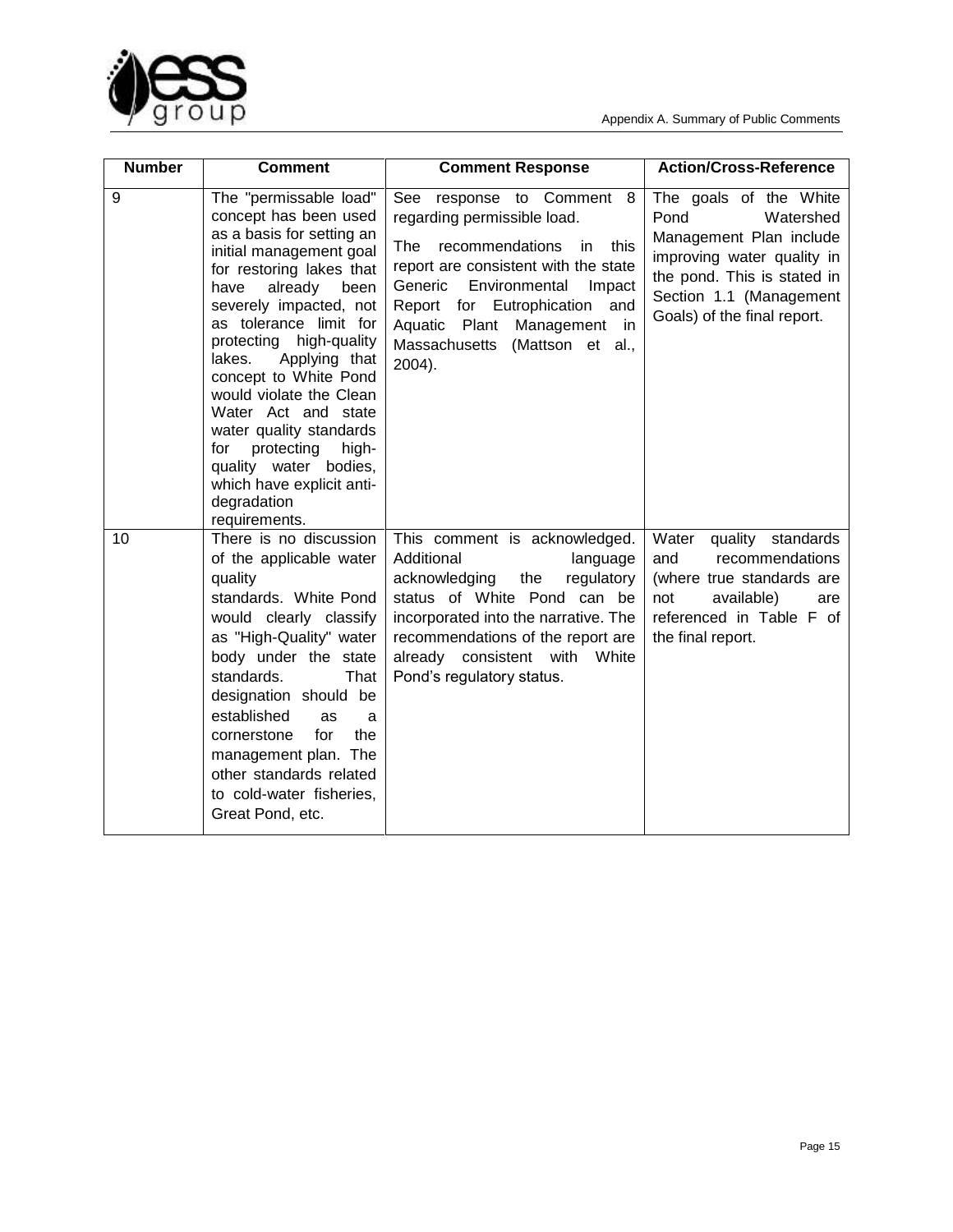

| <b>Number</b> | <b>Comment</b>                                                                                                                                                                                                                                                                                                                                                                                                                                                                                                                                                                                                                                                                                                                                                   | <b>Comment Response</b>                                                                                                                                                                                                                                                                                                                                                                    | <b>Action/Cross-Reference</b>                                                                                                                                                              |
|---------------|------------------------------------------------------------------------------------------------------------------------------------------------------------------------------------------------------------------------------------------------------------------------------------------------------------------------------------------------------------------------------------------------------------------------------------------------------------------------------------------------------------------------------------------------------------------------------------------------------------------------------------------------------------------------------------------------------------------------------------------------------------------|--------------------------------------------------------------------------------------------------------------------------------------------------------------------------------------------------------------------------------------------------------------------------------------------------------------------------------------------------------------------------------------------|--------------------------------------------------------------------------------------------------------------------------------------------------------------------------------------------|
| 11            | My PhD was in lake<br>nutrient modeling and I<br>have worked in that<br>field for >30 years. I<br>have trouble following<br>the assumptions and<br>logic of the spreadsheet<br>model. I have never<br>seen these types of<br>models<br>applied<br>backwards<br>and<br>forwards at the same<br><b>ESS</b><br>The<br>time.<br>estimate of 13 kg/yr for<br>existing<br>load<br>the<br>appears to be based<br>upon the average result<br>of several models that<br>developed<br>were<br>decades ago based<br>upon limited data from<br>Europe, Canada, and<br>throughout the US. It is<br>no surprise that the<br>range of estimates is<br>very wide (3 to 22<br>kg/yr). This is on top of<br>factor-of-two<br>the<br>accuracy for each of<br>the individual models. | The model suite and approach<br>used in this study has also been<br>used by MassDEP to develop<br>Total<br>Maximum<br>Daily Loads<br>(TMDLs)<br>for<br>Massachusetts<br>waterbodies. The limitations of the<br>models were acknowledged in the<br>report, as well as the need for<br>caution<br>proceeding<br>with<br>in<br>activities<br>that could<br>increase<br>loading to White Pond. | Section 3.3 (Modeling) of<br>the final report has been<br>revised to<br>clarify<br>the<br>reasoning<br>behind<br>incorporation<br>of<br>the<br>modeling<br>the<br>and<br>methodology used. |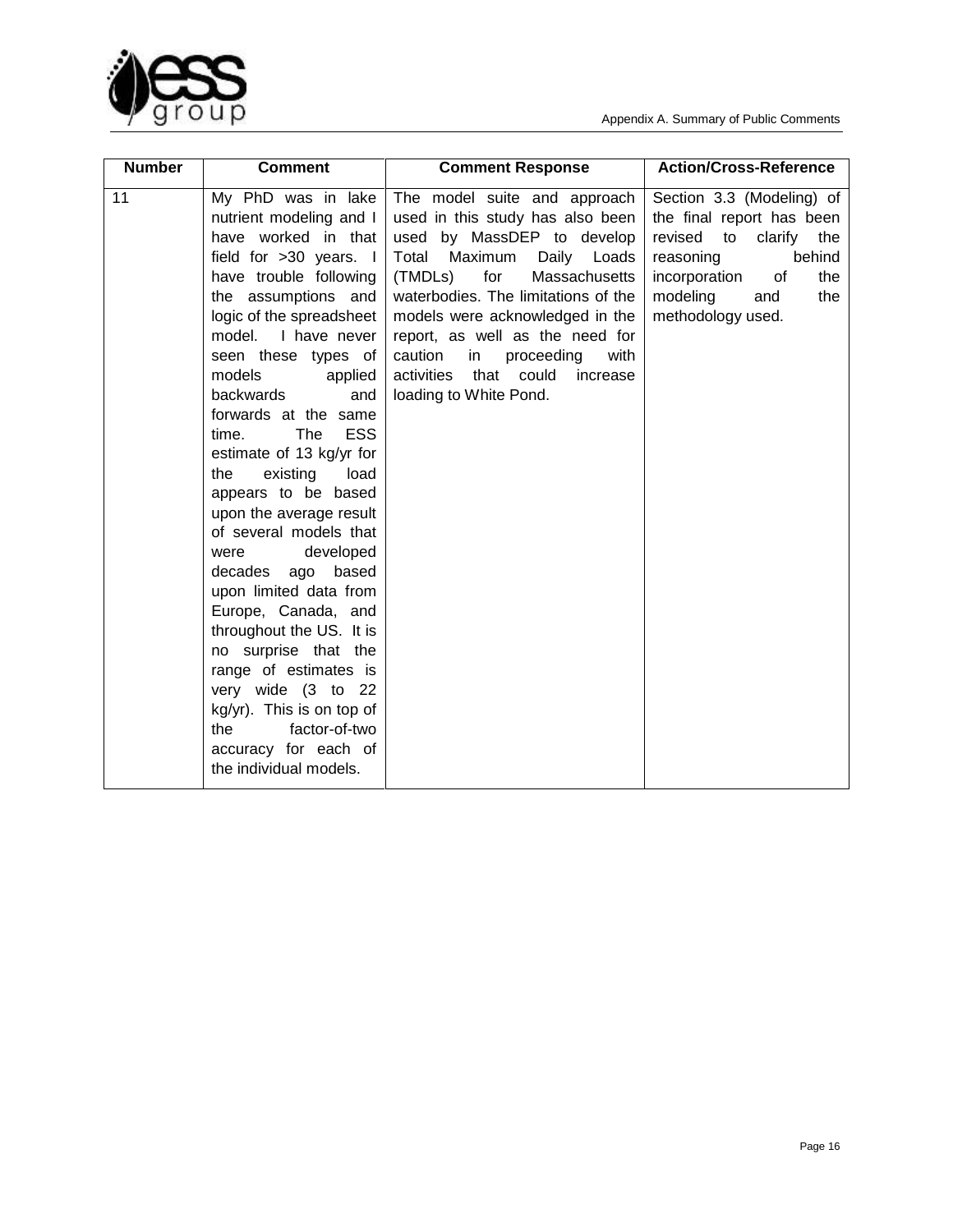

| <b>Number</b> | <b>Comment</b>                                                                                                                                                                                                                                                                                                                                                                                                                                                                                                                                                                                                                                                                                                                                                                                                                                                                                                                                                                                                                                                                                                                                   | <b>Comment Response</b>                                | <b>Action/Cross-Reference</b>                                                                                                                                                                                                                                                                                                                                                                  |
|---------------|--------------------------------------------------------------------------------------------------------------------------------------------------------------------------------------------------------------------------------------------------------------------------------------------------------------------------------------------------------------------------------------------------------------------------------------------------------------------------------------------------------------------------------------------------------------------------------------------------------------------------------------------------------------------------------------------------------------------------------------------------------------------------------------------------------------------------------------------------------------------------------------------------------------------------------------------------------------------------------------------------------------------------------------------------------------------------------------------------------------------------------------------------|--------------------------------------------------------|------------------------------------------------------------------------------------------------------------------------------------------------------------------------------------------------------------------------------------------------------------------------------------------------------------------------------------------------------------------------------------------------|
| 12            | Some of the model<br>calibration<br>datasets<br>include<br>turbid<br>large<br>reservoirs and pothole<br>prairie lakes<br>in the<br>midwest. Normally we<br>would select the best<br>model<br>based<br>upon<br>criteria<br>regional<br>and<br>characteristics.<br>lake<br>ESS used one model<br>(Reckhow, 1977) that<br>was based primarily on<br>data from the northeast<br>and north-central US. I<br>am very familiar with its<br>derivation<br>because<br>Reckhow and I were in<br>graduate<br>school<br>together. That estimate<br>(22 kg/yr) is identical to<br>the<br>that<br>one<br>$\mathbf{I}$<br>developed in 1989 and<br>to ESS's estimate of<br>"permissable<br>the<br>load".<br>Despite<br>high<br>limitations<br>and<br>uncertainty, the ESS<br>results are consistent<br>with<br>evidence<br>other<br>declining<br>(e.g.,<br>in<br>transparency, response<br>storm<br>events,<br>to<br>of<br>algal<br>observation<br>depletion of<br>blooms,<br>oxygen<br>and<br>phosphorus buildup in<br>the bottom waters, etc.<br>) indicating that the<br>pond's status is much<br>critical<br>more<br>than<br>conveyed in the ESS<br>report. | Please<br>see<br>responses<br>to<br>Comments 8 and 11. | Section 3.3 (Modeling) of<br>the final report has been<br>revised<br>to<br>clarify<br>the<br>behind<br>reasoning<br>incorporation<br>of<br>the<br>modeling<br>the<br>and<br>methodology<br>used.<br>Additional information on<br>the trophic state of White<br>Pond<br>has<br>been<br>incorporated into Section<br>4.1<br>(Field<br>Program<br>Results: Water Quality) of<br>the final report. |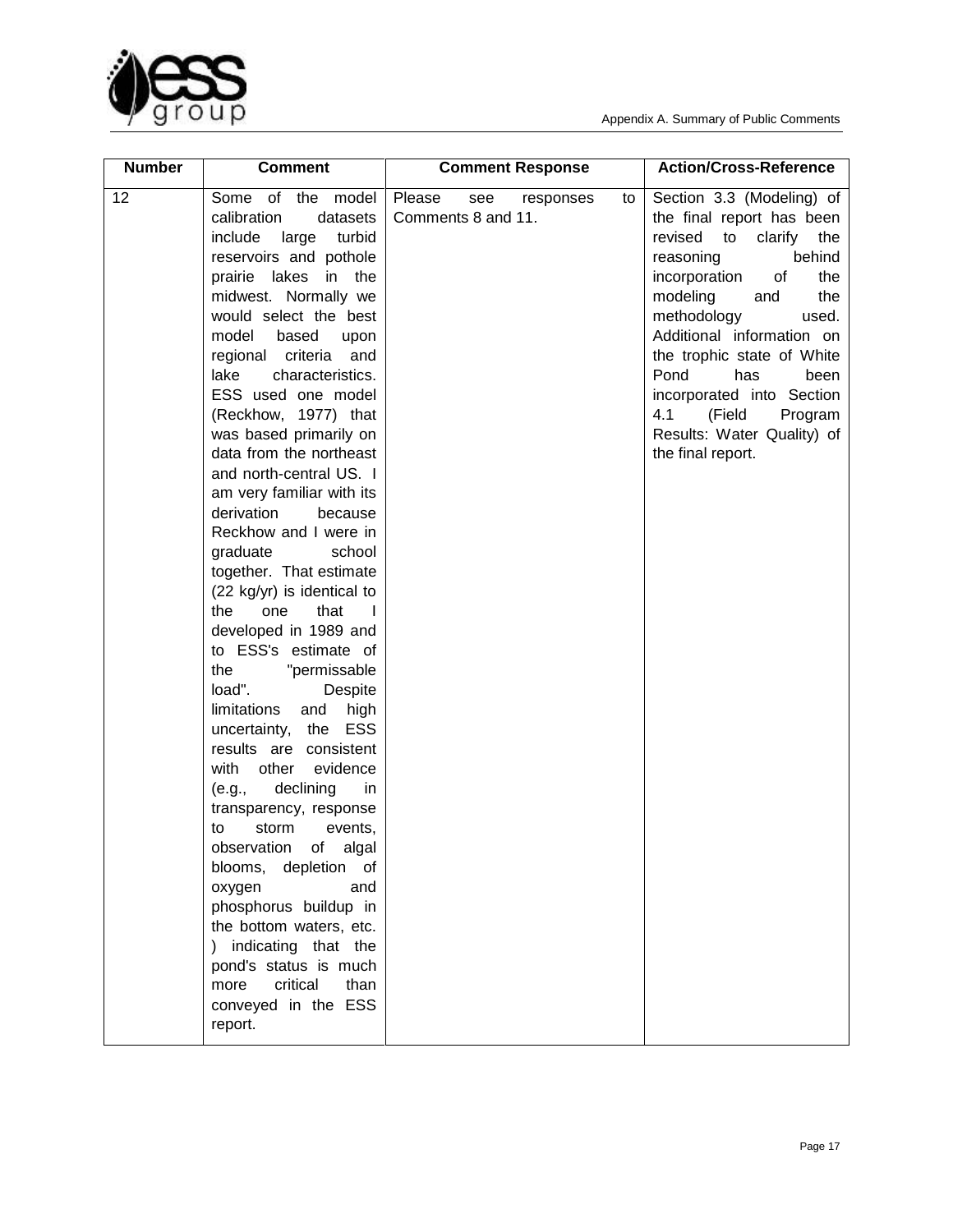



| <b>Number</b> | <b>Comment</b>                                                                                                                                                                                                                                                                                                                                                                                                           | <b>Comment Response</b>                                                                                                                                                                                                                                                                                                                                                                                                                                                                                                                                                                                                            | <b>Action/Cross-Reference</b>                                                                                                                                                                 |
|---------------|--------------------------------------------------------------------------------------------------------------------------------------------------------------------------------------------------------------------------------------------------------------------------------------------------------------------------------------------------------------------------------------------------------------------------|------------------------------------------------------------------------------------------------------------------------------------------------------------------------------------------------------------------------------------------------------------------------------------------------------------------------------------------------------------------------------------------------------------------------------------------------------------------------------------------------------------------------------------------------------------------------------------------------------------------------------------|-----------------------------------------------------------------------------------------------------------------------------------------------------------------------------------------------|
| 13            | The<br>of<br>impact<br>swimmers,<br>dogs,<br>horses on the nutrient<br>loads<br>needs<br>to<br>be<br>estimated,<br>however<br>More<br>uncertain.<br>accurate<br>swimmer<br>counts are obviously<br>The direct<br>needed.<br>comparison of Walden<br>and White<br>Pond<br>in.<br>of<br>Kg/Yr<br>terms<br>is<br>misleading. White has<br>much<br>lower<br>a<br>assimilative<br>capacity<br>because of its smaller<br>size. | An attempt to estimate the impact<br>of swimmers on nutrient loading<br>was included in the report. Dogs<br>and horses are acknowledged to<br>also contribute to the load and an<br>estimate can be included in the<br>report.<br>It is acknowledged that White<br>Pond<br>has<br>much<br>a<br>lower<br>assimilative capacity than Walden<br>Pond. The comparison of Walden<br>and White Pond was intended to<br>illustrate the order of magnitude<br>difference in usage by swimmers<br>between the two ponds. The<br>estimated increase in loading is<br>placed in the context of the<br>assimilative capacity of White<br>Pond. | Section 4.4 (Watershed<br>Modeling) of the<br>final<br>report has been revised to<br>more explicitly incorporate<br>the impact of swimmers<br>and domestic animals.                           |
| 14            | Aside from nutrients,<br>microbial contaminants<br>(bacteria, protozoa) link<br>land<br>management,<br>recreational use, and<br>animal control to water<br>quality<br>and<br>public<br>health.<br><b>There</b><br>are<br>documented cases of<br>giardia etc.<br>Another<br>reason for controlling<br>dogs, not to mention<br>the horses.                                                                                 | This comment is acknowledged.<br>The<br>benefit<br>of<br>preventing<br>contamination from<br>dogs<br>and<br>horses is also acknowledged.<br>However, humans are the primary<br>reservoir of many waterborne<br>diseases, including giardiasis (the<br>illness caused by Giardia lamblia),<br>as indicated by the Massachusetts<br>Department of Public Health.                                                                                                                                                                                                                                                                     | Additional information on<br>giardiasis<br>has<br>been<br>incorporated into the final<br>report<br>in<br>Section<br>5.1<br>(Management Concerns:<br>Decreased Water Quality<br>and Quantity). |
| 15            | The reference to my<br>analysis<br>and<br>recent<br>historical<br>reports<br>is<br>incomplete. The correct<br>link<br>is<br>wwwalker.net/whitepon<br>d. I will create a PDF of<br>the website to serve as<br>more<br>permanent<br>a<br>record.                                                                                                                                                                           | The comment is acknowledged<br>and the report will be updated to<br>reflect the full link.                                                                                                                                                                                                                                                                                                                                                                                                                                                                                                                                         | The correct link has been<br>updated in Section 10.0<br>(References) of the final<br>report.                                                                                                  |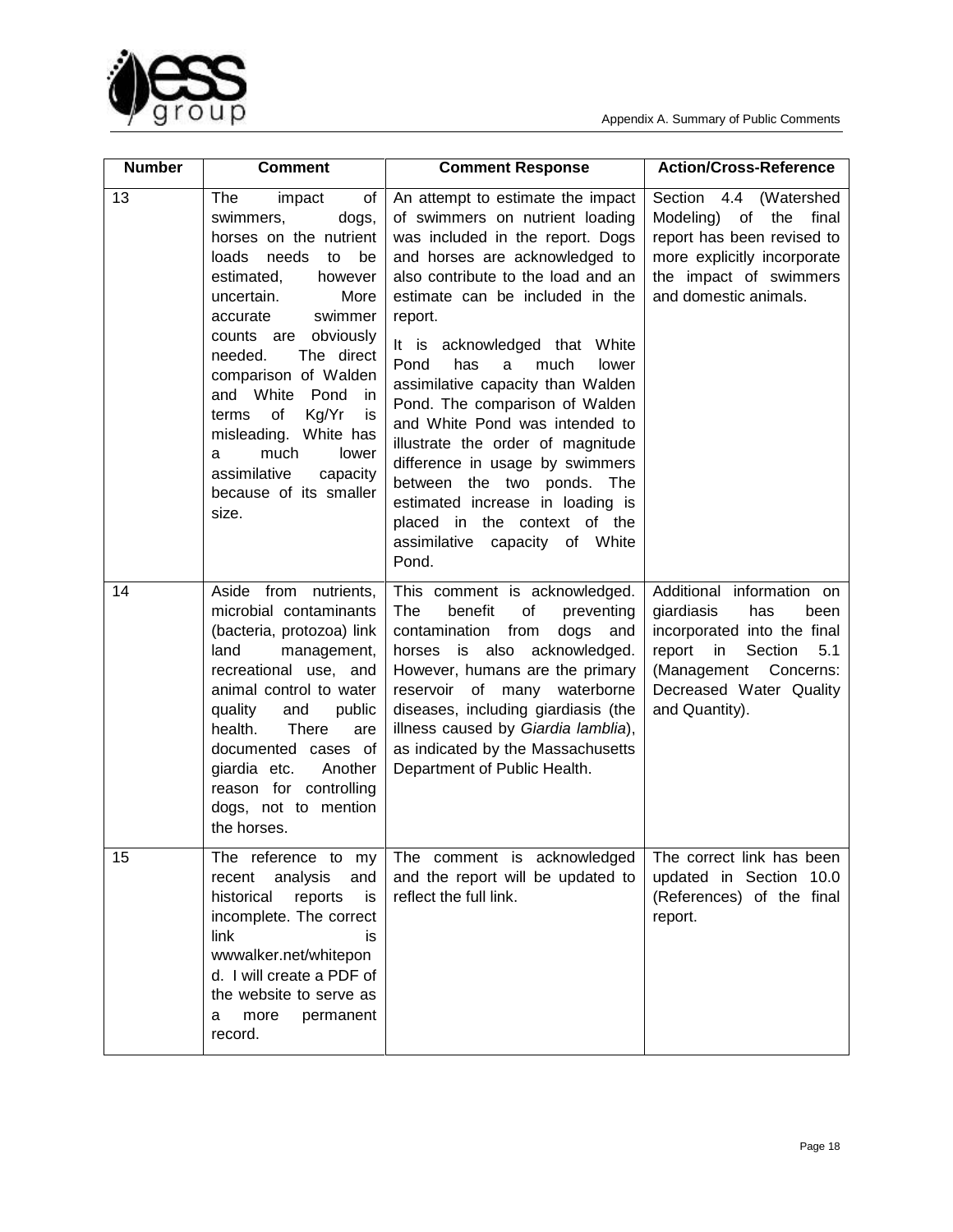

| <b>Number</b> | <b>Comment</b>                                                                                                                                                                                                                                                                                                                                                                                                                                                                                                                                                                                                                                                                                 | <b>Comment Response</b>                                                            | <b>Action/Cross-Reference</b>                                                                                             |
|---------------|------------------------------------------------------------------------------------------------------------------------------------------------------------------------------------------------------------------------------------------------------------------------------------------------------------------------------------------------------------------------------------------------------------------------------------------------------------------------------------------------------------------------------------------------------------------------------------------------------------------------------------------------------------------------------------------------|------------------------------------------------------------------------------------|---------------------------------------------------------------------------------------------------------------------------|
| 16            | One of my reports is<br><b>ESS</b><br>the<br>not<br>in<br>references. It is a fairly<br>concise summary of my<br>based<br>assessment<br>upon work prior to<br>Water Quality<br>1991:<br>Considerations<br>Proposed Purchase of<br>Unisys<br>Land http://wwwalker.n<br>et/whitepond/<br>reports/wp_unisys_199<br>1.pdf.<br>My<br>opinions<br>haven't<br>changed<br>Unfortunately,<br>much.<br>now I would have to<br>update that to point out<br>the decreasing trends<br>transparency over<br>in.<br>the<br>past<br>decade,<br>increased<br>erosion,<br>correlation<br>between<br>turbidity<br>and<br>antecedent rainfall, and<br>climate changes that<br>put the pond further in<br>jeopardy. | The comment is acknowledged<br>and the citation will be included in<br>the report. | The<br>citation<br>been<br>has<br>incorporated into the final<br>report and can be found in<br>Section 10.0 (References). |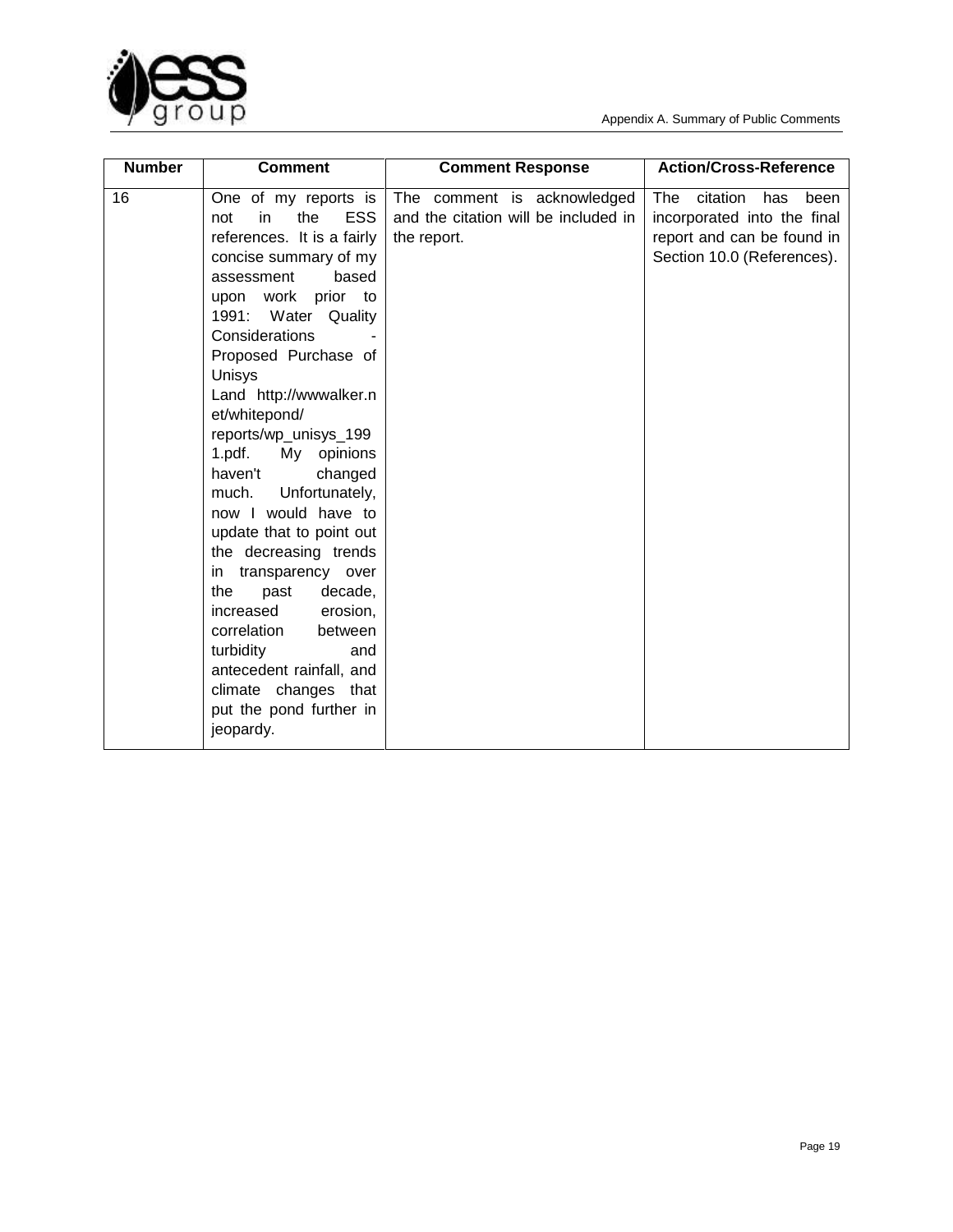

## **COMMENTS SUBMITTED BY CHRISTINE GERZON – NOVEMBER 20, 2014**

| <b>Number</b>  | <b>Comment</b>                                                                                                                                                                                                                                                                                                                                                                                                                                                                                                                                                                    | <b>Comment Response</b>                                                                                                                                                                                                                                                                                                                  | <b>Action/Cross-Reference</b>                                                                                                                                                                                                                                                                                                              |
|----------------|-----------------------------------------------------------------------------------------------------------------------------------------------------------------------------------------------------------------------------------------------------------------------------------------------------------------------------------------------------------------------------------------------------------------------------------------------------------------------------------------------------------------------------------------------------------------------------------|------------------------------------------------------------------------------------------------------------------------------------------------------------------------------------------------------------------------------------------------------------------------------------------------------------------------------------------|--------------------------------------------------------------------------------------------------------------------------------------------------------------------------------------------------------------------------------------------------------------------------------------------------------------------------------------------|
| 1              | On page 39, there is a<br>statement regarding the<br>possibility that the "No<br>Swimming" signs at the<br>cove might have been<br>placed illegally.<br>Please<br>the<br>see<br>attached photo<br>of a<br>Ponderings newsletter<br>(published<br>by<br>the<br>Friends of White Pond)<br>1989<br>which<br>from<br>documents that the "No<br>Swimming" signs at the<br>were<br>indeed<br>cove<br>installed by the town of<br>Concord. I also have a<br>hard copy that I will<br>send you.                                                                                           | The "No Swimming" signs at the<br>pond were put in place by the<br>Town, but there is a question<br>whether they were allowed to be<br>put in. It seems that there was a<br>one-year vote in 2001 to restrict<br>swimming from the Reservation<br>land, which doesn't appear to have<br>been<br>extended<br>beyond<br>that<br>timeframe. | Additional information has<br>incorporated<br>been<br>into<br>Section 5.2 (Management<br>Concerns: Swimming) of<br>the final report.                                                                                                                                                                                                       |
| $\overline{2}$ | 26,<br>the<br>On<br>page<br>estimate for the number<br>of swimmers is listed as<br>25<br>people.<br>On<br>September 6, 2014, I<br>video<br>took<br>οf<br>a<br>swimmers at the pond<br>counted<br>and<br>approximately<br>50<br>people<br>plus<br>several<br>This<br>dogs.<br>figure<br>more<br>represents<br>a<br>accurate count<br>based<br>on the observations of<br>οf<br>residents<br>many<br>White Pond who can<br>see the swimmers in<br>the cove from<br>their<br>homes every day. Here<br>is a link to that video.<br>https://www.youtube.co<br>m/watch?v=Nckhzqigci<br>k | The<br>report acknowledges<br>that<br>there may be higher numbers of<br>swimmers,<br>and this provides<br>additional evidence, which will be<br>reflected in the revised report.                                                                                                                                                         | An update to the number<br>of swimmers has been<br>incorporated into the final<br>report in Section<br>4.4.<br>(Watershed<br>Modeling:<br>Phosphorus<br>Loading)<br>Section 5.2 (Management<br>Concerns: Swimming), and<br>8.0<br>Section<br>(Potential<br>Nutrient Loading Impacts<br>of Expanded Recreation at<br>White Pond: Swimming). |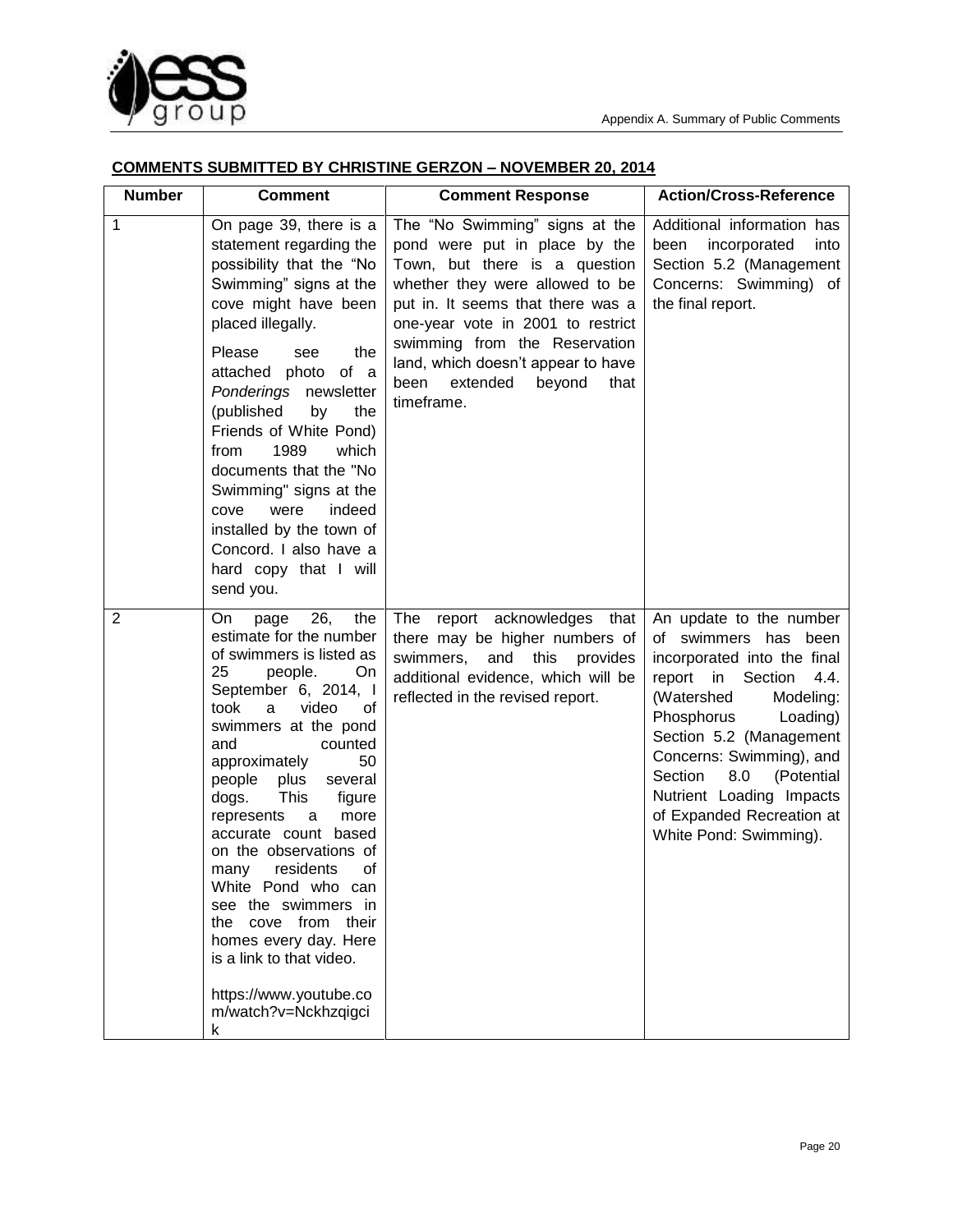



| <b>Number</b> | <b>Comment</b>                                                                                                                                                                                                                                                                                                                                                                                                                                                                          | <b>Comment Response</b>                                                                                                                                                                                                                                                                                                                                                                                                                                                                                                                                                                                                                                                                                                                            | <b>Action/Cross-Reference</b>                                                                                                                                                    |
|---------------|-----------------------------------------------------------------------------------------------------------------------------------------------------------------------------------------------------------------------------------------------------------------------------------------------------------------------------------------------------------------------------------------------------------------------------------------------------------------------------------------|----------------------------------------------------------------------------------------------------------------------------------------------------------------------------------------------------------------------------------------------------------------------------------------------------------------------------------------------------------------------------------------------------------------------------------------------------------------------------------------------------------------------------------------------------------------------------------------------------------------------------------------------------------------------------------------------------------------------------------------------------|----------------------------------------------------------------------------------------------------------------------------------------------------------------------------------|
| 3             | The special nature of<br>the cove area deserves<br>further details since this<br>the<br>is<br>most<br>area<br>shallow area of the<br>entire pond and the one<br>where people<br>swim<br>when they visit town<br>owned land. There is a<br>sandbar which means<br>that the water in the<br>cove is more likely to<br>be affected by higher<br>temperatures and by<br>human and dog urine.<br>This creates a greater<br>challenge<br>for<br>maintaining the water<br>quality of the pond. | It is acknowledged that surface<br>circulation in Sachem's Cove may<br>be more restricted than the rest of<br>the pond, particularly when water<br>levels are low. The report notes<br>the shallower areas at Sachem's<br>the White<br>Pond<br>Cove and<br>The<br>Associates<br>beach.<br>recommendations of the report<br>provide options for maintaining the<br>water quality of the pond, which<br>addressing<br>include<br>erosion<br>concerns adjacent to Sachem's<br>Cove and providing<br>sanitary<br>facilities among other<br>options.<br>Monitoring can also provide a<br>useful tool for tracking the impacts<br>(positive or negative) of the actions<br>taken, as well as identifying future<br>management needs at Sachem's<br>Cove. | Sachem's<br>Cove<br>is<br>discussed in Section 8.0<br>(Potential Nutrient Loading<br>of<br>Expanded<br>Impacts<br>Recreation at White Pond:<br>Swimming) of the final<br>report. |

## **COMMENTS RECEIVED FROM PETER TOBIESSON – NOVEMBER 17, 2014**

| <b>Number</b> | <b>Comment</b>                                                                                                                                                                                               | <b>Comment Response</b>                                                                                                                                                       | <b>Action/Cross-Reference</b>                                                                                                                                                                                                                                      |
|---------------|--------------------------------------------------------------------------------------------------------------------------------------------------------------------------------------------------------------|-------------------------------------------------------------------------------------------------------------------------------------------------------------------------------|--------------------------------------------------------------------------------------------------------------------------------------------------------------------------------------------------------------------------------------------------------------------|
|               | I've read the report, and<br>it looks like they did a<br>reasonable job on their<br>assigned task--looking<br>at the hydrology. But<br>they seemed a<br>little<br>about<br>the<br>casual<br>biology.         | The comment is acknowledged.<br>See response to WPAC comments<br>9 to 15 regarding biology.                                                                                   | No.<br>additional<br>action<br>necessary at this time.                                                                                                                                                                                                             |
| 2             | I'm not that familiar with<br>the P loading models<br>they used, but to state<br>doubling<br>that<br>the<br>current load wouldn't<br>detrimental<br>have<br>a<br>effect on the lake is a<br>hard to believe. | It is agreed that doubling the<br>current phosphorus load would<br>almost certainly have a detrimental<br>effect on the lake. This is<br>consistent with the report findings. | The<br>discussion<br>οf<br>the<br>of<br>impact<br>increased<br>phosphorus<br>loading on<br>White Pond<br>has been<br>expanded and clarified in<br>Section 3.3 (Modeling) and<br>Section 4.4 (Watershed<br>Modeling:<br>Phosphorus<br>Loading) of the final report. |